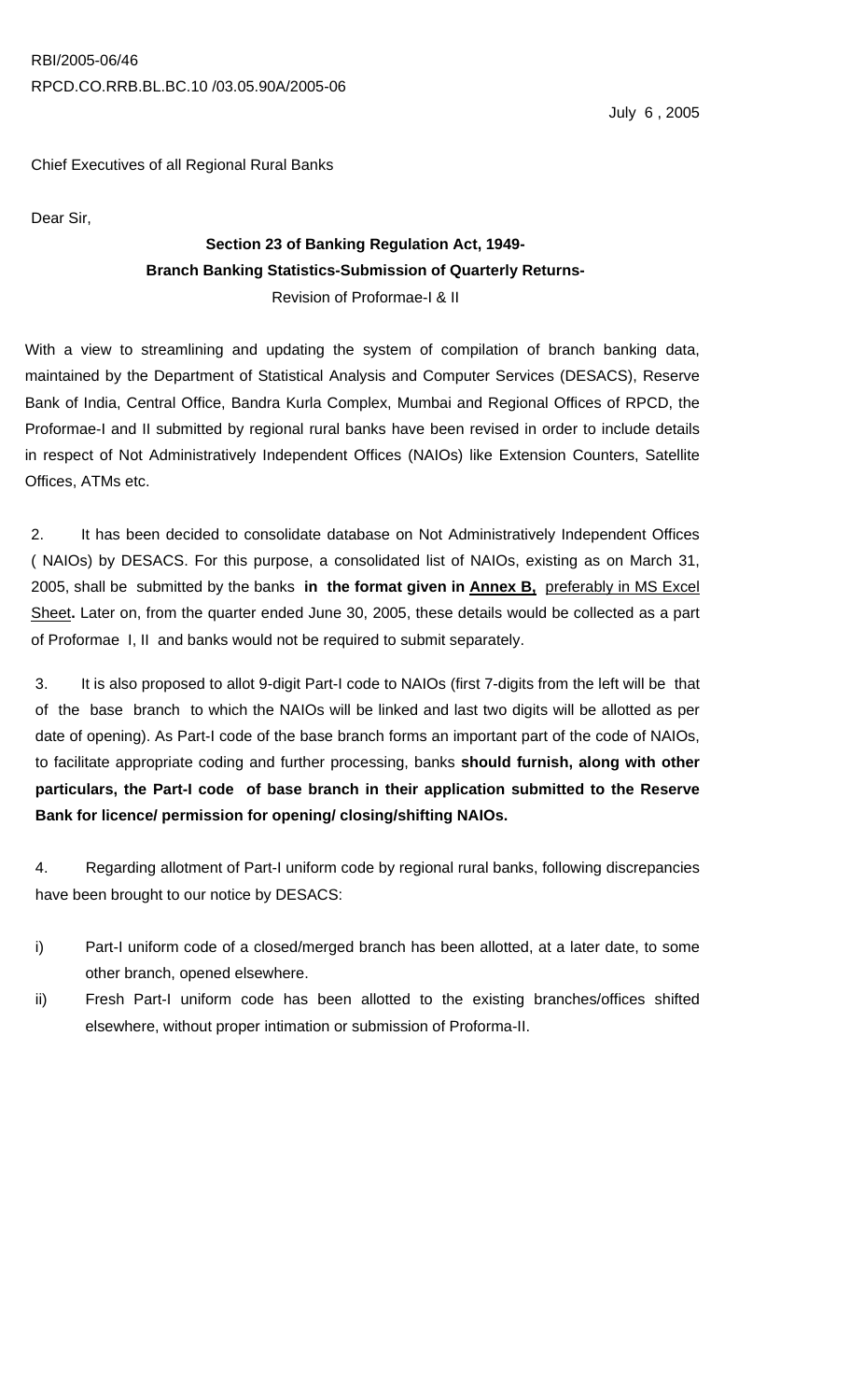As the above mentioned reporting distorts the branch banking statistics, banks are advised to take care that such practices are not followed in future. **Banks should allot fresh Part-I code in respect of (i) above and avoid allotting fresh Part-I code in respect of (ii) above, but continue with the existing Part-I code and submit correct Proforma-II to DESACS and RPCD Regional Offices.**

5. As the Uniform Codes-Parts I and II are assigned to bank offices/ branches/NAIOs by DESACS, CO, Mumbai on the basis of the data received in the Proformae, banks are requested to strictly follow the instructions appended thereto while filling and submitting the Proformae. It may also be ensured that all mandatory items of Proformae -I and II, a list of which is enclosed (Annex-A), are filled up properly and correctly.

6. The quarterly proformae I and II should be submitted from one office only i.e. **head office/central office/principal office etc. of the bank** to DESACS and the Regional Offices of the Rural Planning and Credit Department, under whose jurisdiction the branch/office is functioning. In case there is nothing to report, a **NIL** statement should be submitted.

7 First, such Returns in the revised Proformae I & II should relate to the quarter ended June 30. 2005 and should be submitted, preferably in soft copy, by July 31, 2005. You may please ensure that the subsequent quarterly Returns are submitted within 14 days of the month succeeding the quarter to which they relate. **'Nil'** Returns must be sent to DESACS and Regional Offices of RPCD in case there is nothing to report on opening/closing/change in status, etc., of any office/branch/NAIO during a quarter. While submitting the current quarter Returns, the previous quarter's reference must be quoted in the forwarding letter.

 8. In view of what is stated above, the statements/advices in the existing format, prescribed vide the latest Master Circular RPCD RRB.No.BL.BC.84/ 03.05.90-A/2003-04 dated May 21, 2004 need be submitted only upto the quarter ended March 31, 2005 and thereafter in the revised proformae enclosed with this letter.

9. DESACS will be conducting workshops at RBI Offices/Training Colleges to explain the revised Proformae and associated data entry software to the bankers. Banks would be separately advised by DESACS in this regard.

Yours faithfully,

**( K. Bhattacharya ) General Manager**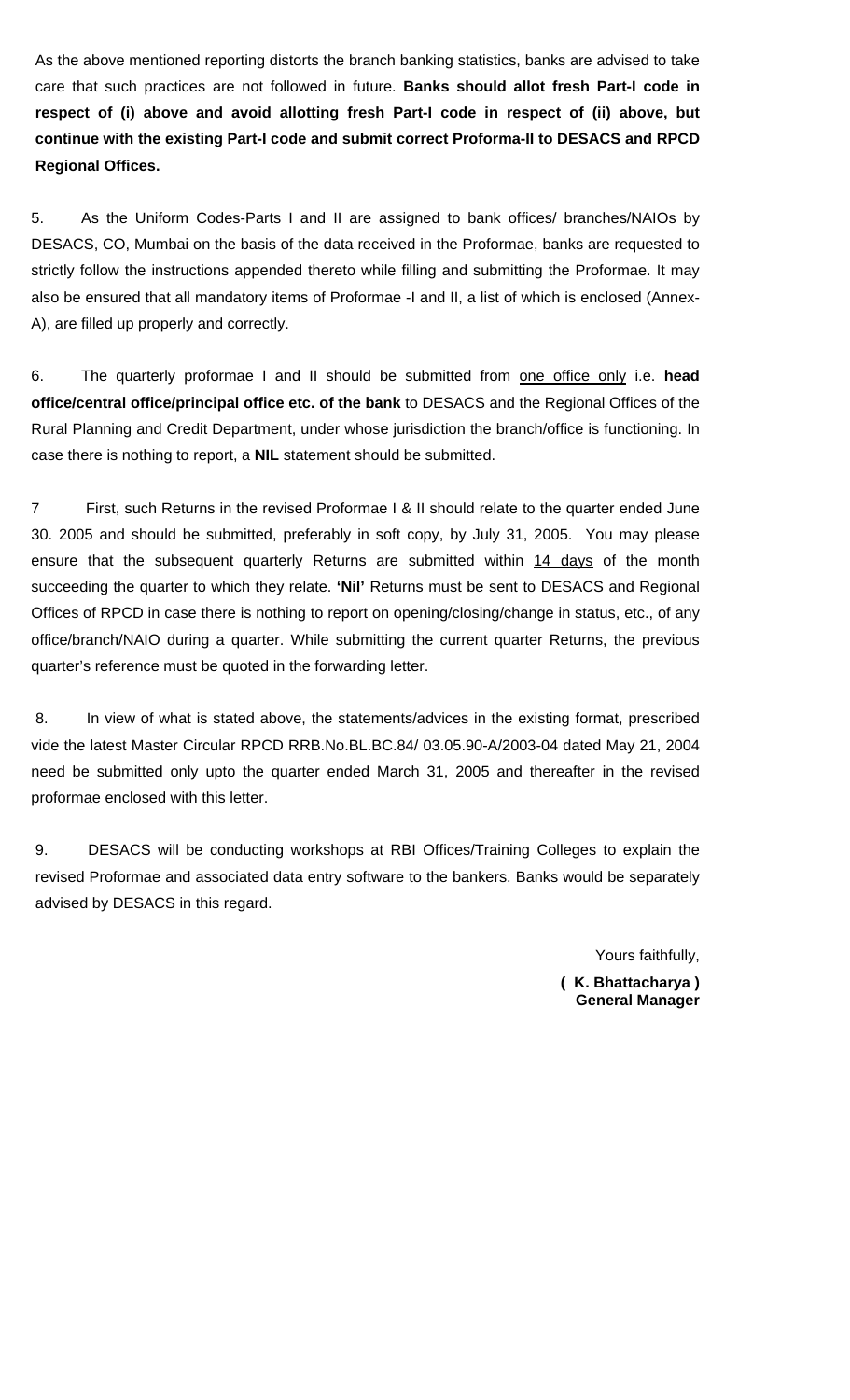**PROFORMA-I**

| Statement of New Branch/office/NAIO as and when opened:                                                                                                                                                                                                    |
|------------------------------------------------------------------------------------------------------------------------------------------------------------------------------------------------------------------------------------------------------------|
| (Please read the Instructions before filling the proformae-I&II)                                                                                                                                                                                           |
| Items<br>1.(a) Name of the Commercial Bank/Other Financial Institution/<br>Co-operative institution:                                                                                                                                                       |
| (b) Proforma for:                                                                                                                                                                                                                                          |
| Branch/Office of a Bank<br>$\mathcal{L}$<br>$\mathbf{C}$<br>Not Administratively Independent Office (NAIO)<br>$\sqrt{2}$<br>$\lambda$<br>Branch/Office of Other Financial Institution<br>(<br>$\lambda$<br>(Put tick mark $(\sqrt{v})$ in appropriate box) |
| (c) Uniform Codes: Part-I(7/9 digits):<br>See Instructions I, II, III; see Explanations also)<br>(For <b>NAIOS</b> )                                                                                                                                       |
| Part-II (7 digits):<br>(To be allotted by RBI)<br>(See Instructions I, II, III; see Explanations also)                                                                                                                                                     |
| 2. (a) Name of the new branch/office/NAIO                                                                                                                                                                                                                  |
| (b) RBI Reference No.                                                                                                                                                                                                                                      |
| and Reference Date:<br>Month<br>Day<br>Year                                                                                                                                                                                                                |
| (c) Licence Number:<br>(as obtained from RBI)                                                                                                                                                                                                              |
| (d) Date of Licence:<br>(See explanation)<br>Month<br>Day<br>Year                                                                                                                                                                                          |
| (e) Whether it is a case of Re-Validation of licence:                                                                                                                                                                                                      |
| Yes (<br>No (<br>$\lambda$<br>If yes, give the date of re-validation(See explanation):<br>Month<br>Day<br>Year                                                                                                                                             |
| 3. Date of opening of the<br>New Branch/office/NAIO:<br>Month<br>Day<br>Year                                                                                                                                                                               |
| 4. Postal address:<br>4.1 Name/Municipal Number of                                                                                                                                                                                                         |
|                                                                                                                                                                                                                                                            |
| 4.3 (a) Name of the Post Office:<br><u> 1989 - Johann John Stone, mars et al. (</u><br>(b) Pin Code:                                                                                                                                                       |
| 4.4 Name of the locality within a<br>(See explanation)<br>4.5 Name of Tehsil/Taluka/Sub-Division:                                                                                                                                                          |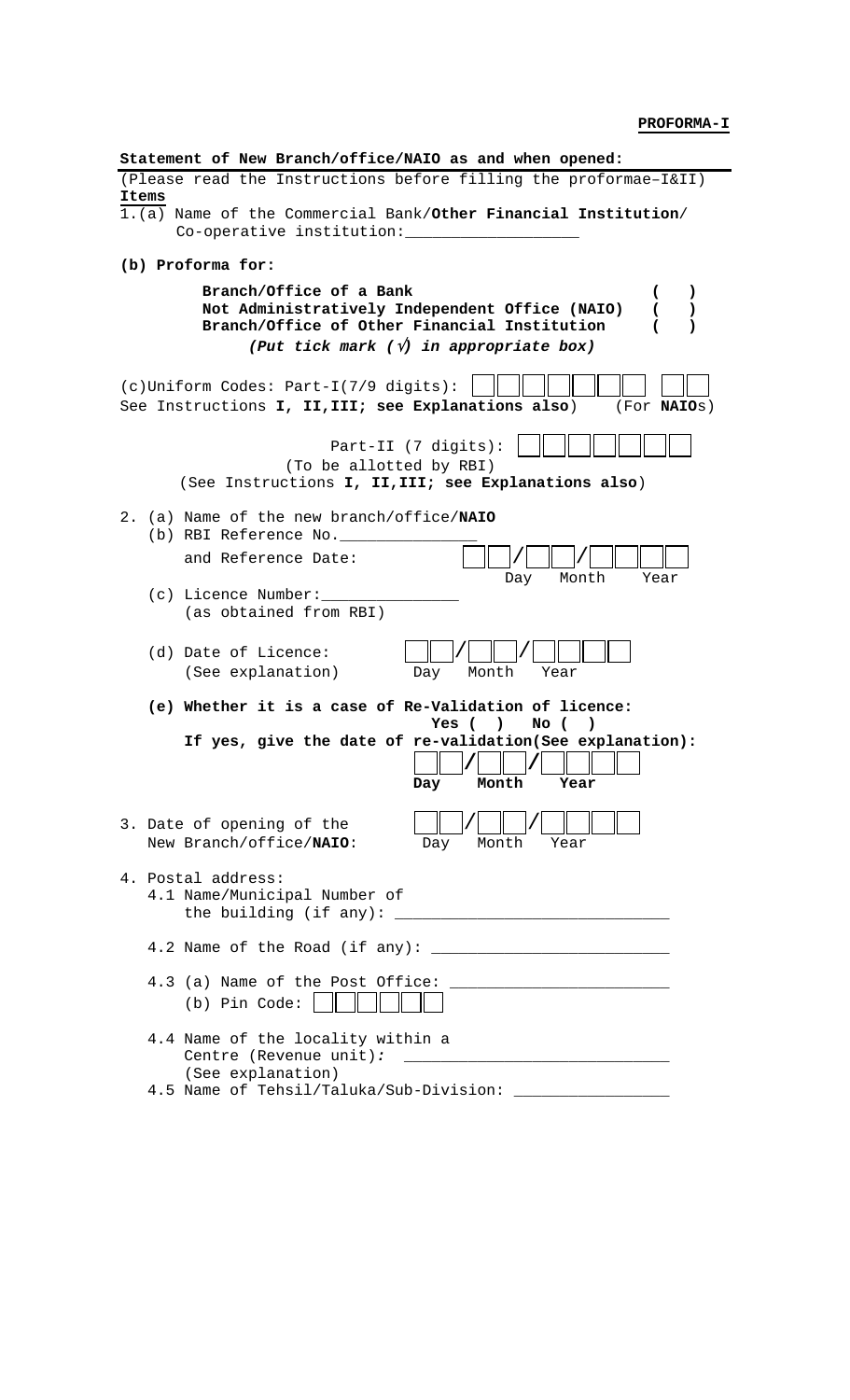| 4.6 Tel.No. /Telex No. (Including STD code): _____                                                                                                                                                                                      |
|-----------------------------------------------------------------------------------------------------------------------------------------------------------------------------------------------------------------------------------------|
|                                                                                                                                                                                                                                         |
| 4.8 E-mail Address:                                                                                                                                                                                                                     |
| 5.(a)Name of the centre(revenue village/town/city/<br>Municipality/Municipal Corporation) within<br>the limits of which branch/office is located:<br>(This is very important aspect: See explanation)                                   |
| (b) Name of Community Development Block/Development<br>Block/Tehsil/ Taluka/Sub-Division/Mandal/Police                                                                                                                                  |
|                                                                                                                                                                                                                                         |
| (e) Population of the Centre (revenue unit)<br>as per latest Census report: ________________<br>(See explanation)                                                                                                                       |
| б.<br>Is/are there any other administratively<br>independent bank branch(es)/office(s) other<br>than your branch/office/NAIO in your center: Yes: ()<br>$No:$ ( )<br>(See explanation and put tick mark $(\sqrt{})$ in appropriate box) |
| 7. (a) Business Status of the new branch/office/NAIO (See<br>explanation):<br>Code:<br>Status Name:-                                                                                                                                    |
| (b) In case of NAIO, supply the following details (See                                                                                                                                                                                  |
| explanation):                                                                                                                                                                                                                           |
| $(i)$ Name of the base branch/office:                                                                                                                                                                                                   |
| (ii) Uniform code numbers of the base branch/office                                                                                                                                                                                     |
| Part-I (7 digits):                                                                                                                                                                                                                      |
| $Part-II(7 digits):$                                                                                                                                                                                                                    |
|                                                                                                                                                                                                                                         |
| 8.(i)(a) Status of Central Government Business:                                                                                                                                                                                         |
| (Put tick mark $(\sqrt{v})$ in appropriate box)                                                                                                                                                                                         |
| Type of Central Government Business                                                                                                                                                                                                     |
| No Govt. Business<br>(1)<br>$\cdot$<br>$\epsilon$<br>$(2)$ (<br>) Direct Taxes<br>(3) ( ) Departmentalised Ministries Account (DMA)<br>$(4)$ ( ) Pension<br>$(5)$ ( ) Bond Issue<br>( ) Others (Specify, if any):__<br>(6)              |

 <sup>(</sup>b) Status of State Government Business (i.e. Treasury/Sub treasury business):*(Put tick mark (*√*) in appropriate box)*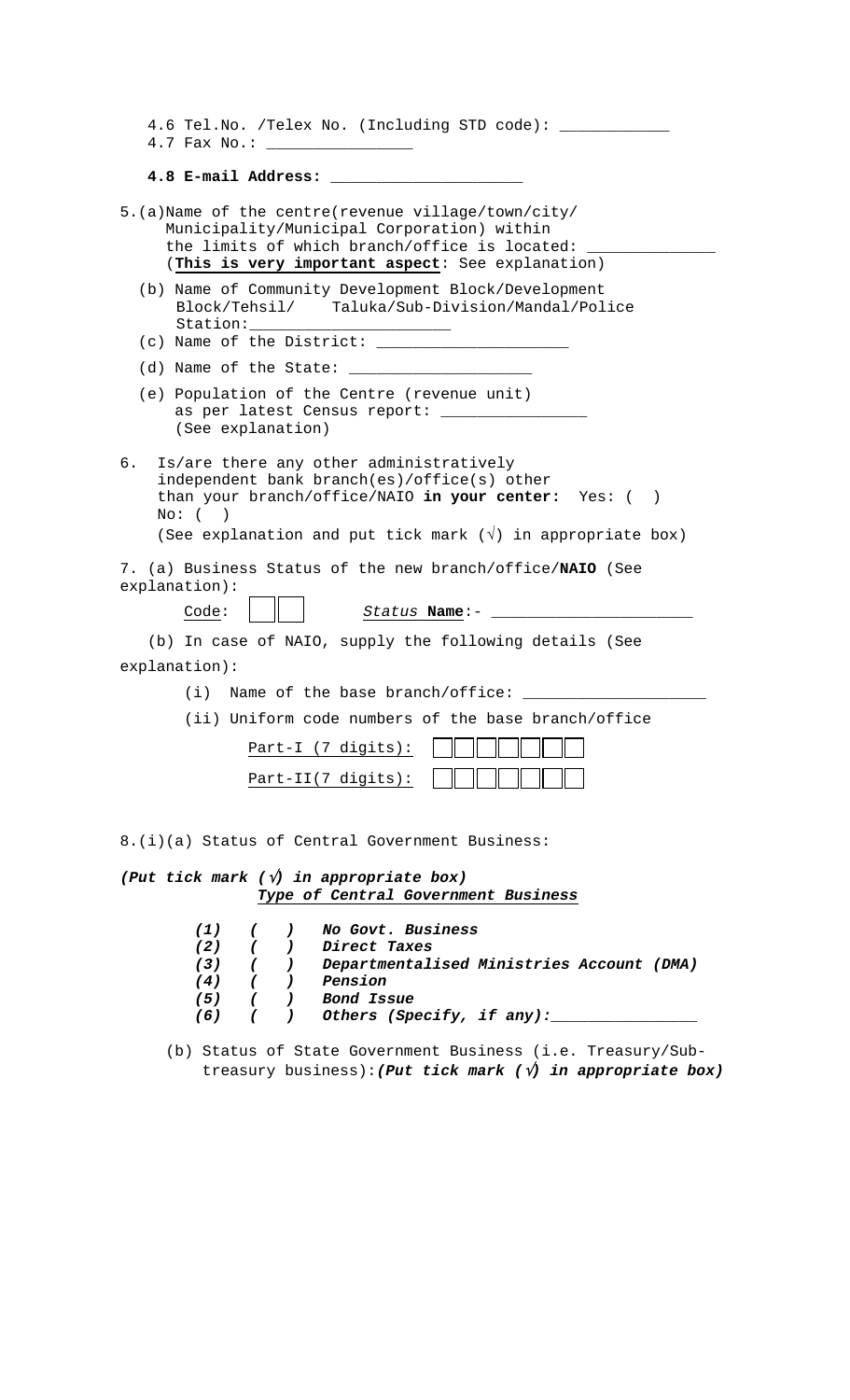|      | (1)<br>No Govt. Business<br>$\sqrt{2}$<br>$\left( \begin{array}{c} 1 \end{array} \right)$                                                                                                                                                                                                       |
|------|-------------------------------------------------------------------------------------------------------------------------------------------------------------------------------------------------------------------------------------------------------------------------------------------------|
|      | (2)<br>Treasury Business<br>$\overline{\phantom{a}}$<br>$\sqrt{2}$                                                                                                                                                                                                                              |
|      | ( )<br>(3)<br>Sub-Treasury Business                                                                                                                                                                                                                                                             |
|      | ( )<br>(4)<br>Pension                                                                                                                                                                                                                                                                           |
|      | (5)<br>( )<br>Bond Issue                                                                                                                                                                                                                                                                        |
|      | Others (Specify, if any):<br>(6)<br>$\sqrt{2}$<br>$\lambda$                                                                                                                                                                                                                                     |
|      | (ii) Whether a currency chest is<br>attached to this branch/office: Yes () No ()<br>(A) If "Yes" then state:<br>(a) The type of currency chest: $A( ) B( ) C( )$<br>(put a tick mark $(\sqrt{})$ in appropriate box)<br>(b) Date of establishment<br>of currency chest:<br>Day<br>Month<br>Year |
|      | (c) Currency chest code Number:<br>(8- digit Code allotted by Department of Currency<br>Management (DCM) is to be written)                                                                                                                                                                      |
|      | (d) Mention type of area in which currency chest is<br>located:<br>(State "type of area" code: See the explanation)                                                                                                                                                                             |
|      | Code:<br>Type of Area:                                                                                                                                                                                                                                                                          |
|      | (B) If "NO" then, supply particulars of the nearest<br>branch/office having currency chest facility:<br>(a) Bank Name:                                                                                                                                                                          |
|      | (b) Branch Name:                                                                                                                                                                                                                                                                                |
|      | (c) Part-I of Uniform code:                                                                                                                                                                                                                                                                     |
|      | $(d)$ Distance (in Km.): $\frac{1}{1}$                                                                                                                                                                                                                                                          |
|      |                                                                                                                                                                                                                                                                                                 |
|      | (iii) Whether there is a repository                                                                                                                                                                                                                                                             |
|      | attached to this branch/office? Yes ()<br>No (<br>$\rightarrow$                                                                                                                                                                                                                                 |
|      | (put a tick mark $(\sqrt{ } )$ in appropriate box)                                                                                                                                                                                                                                              |
|      |                                                                                                                                                                                                                                                                                                 |
| (iv) | Whether a small coin-depot is<br>attached to this branch/office? Yes ()<br>$\text{No}$ ( )                                                                                                                                                                                                      |
|      | (Put a tick mark $(\sqrt{})$ in appropriate box)                                                                                                                                                                                                                                                |
| (v)  | Whether any NAIO is attached to the branch having Currency<br>Chest/Repository/Small Coin-depot facility?<br>(Put a tick mark $(\sqrt{})$ in appropriate box)                                                                                                                                   |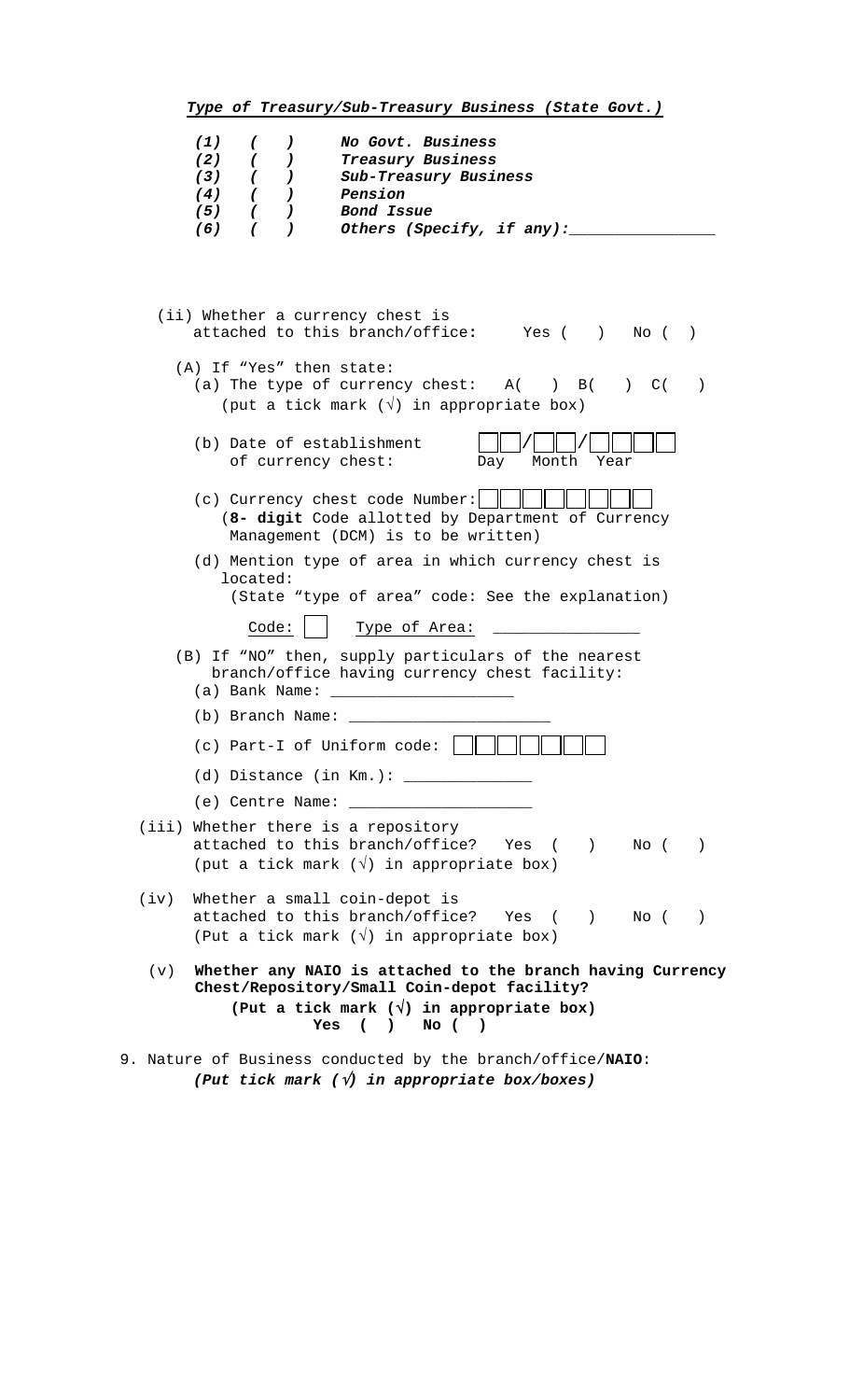| (1)<br>$(8)$ (           | (<br>$\left( \begin{array}{c} 1 \end{array} \right)$<br>$(2)$ ( )<br>$(3)$ ( )<br>$(4)$ ( )<br>$(5)$ ( )<br>$(7)$ ( ) | Name<br><b>Banking Business</b><br>Merchant Banking Business<br>Foreign Exchange<br>Gold deposit<br>Insurance<br>(6) ( ) Administrative/Controlling Office<br>Training Centre<br>) others(please specify, if any)--------- |
|--------------------------|-----------------------------------------------------------------------------------------------------------------------|----------------------------------------------------------------------------------------------------------------------------------------------------------------------------------------------------------------------------|
|                          |                                                                                                                       | 10. (a) Authorised Dealer Category<br>$A$ ( ) $B$ ( ) $C$ (<br>of the branch/office:<br>$\rightarrow$<br>(Put a tick mark $(\sqrt{})$ in appropriate box)                                                                  |
|                          |                                                                                                                       | (b) Date of Authorisation:<br>Month<br>Year<br>Day                                                                                                                                                                         |
|                          |                                                                                                                       | (c) In the case of 'C' Category office, write name and<br>uniform code numbers of `A' or `B' Category<br>branch/office through which its foreign exchange<br>transactions are settled:                                     |
|                          |                                                                                                                       | (i) Name of the branch/office:                                                                                                                                                                                             |
|                          |                                                                                                                       | (ii)Uniform code Numbers of the branch/office:                                                                                                                                                                             |
|                          | $Part-I:$                                                                                                             | Part-II:<br>(7 digits)<br>(7 digits)                                                                                                                                                                                       |
|                          |                                                                                                                       | 11. Technological facility of Branch/Office:<br>(Put tick mark $(\sqrt{v})$ in appropriate box)<br>Technological Facility                                                                                                  |
| (1)<br>$\epsilon$<br>(2) | $\left( \right)$                                                                                                      | Not yet Computerised<br>Partially Computerised<br>(3) ( ) Fully Computerised                                                                                                                                               |
|                          |                                                                                                                       | 12. Communication Facility available in the Branch/Office/NAIO:<br>(Put tick mark $(\sqrt{v})$ in appropriate box)<br>Communication Facility                                                                               |
|                          |                                                                                                                       | <b>NO NETWORK</b>                                                                                                                                                                                                          |
|                          |                                                                                                                       |                                                                                                                                                                                                                            |
|                          |                                                                                                                       | $(4)$ ( ) INTRANET                                                                                                                                                                                                         |
|                          |                                                                                                                       |                                                                                                                                                                                                                            |
|                          |                                                                                                                       | 13. Magnetic Ink Code Reader<br>(MICR Code) number of the branch/office/NAIO:                                                                                                                                              |
|                          |                                                                                                                       | 14. Any other particulars (please specify): _______________                                                                                                                                                                |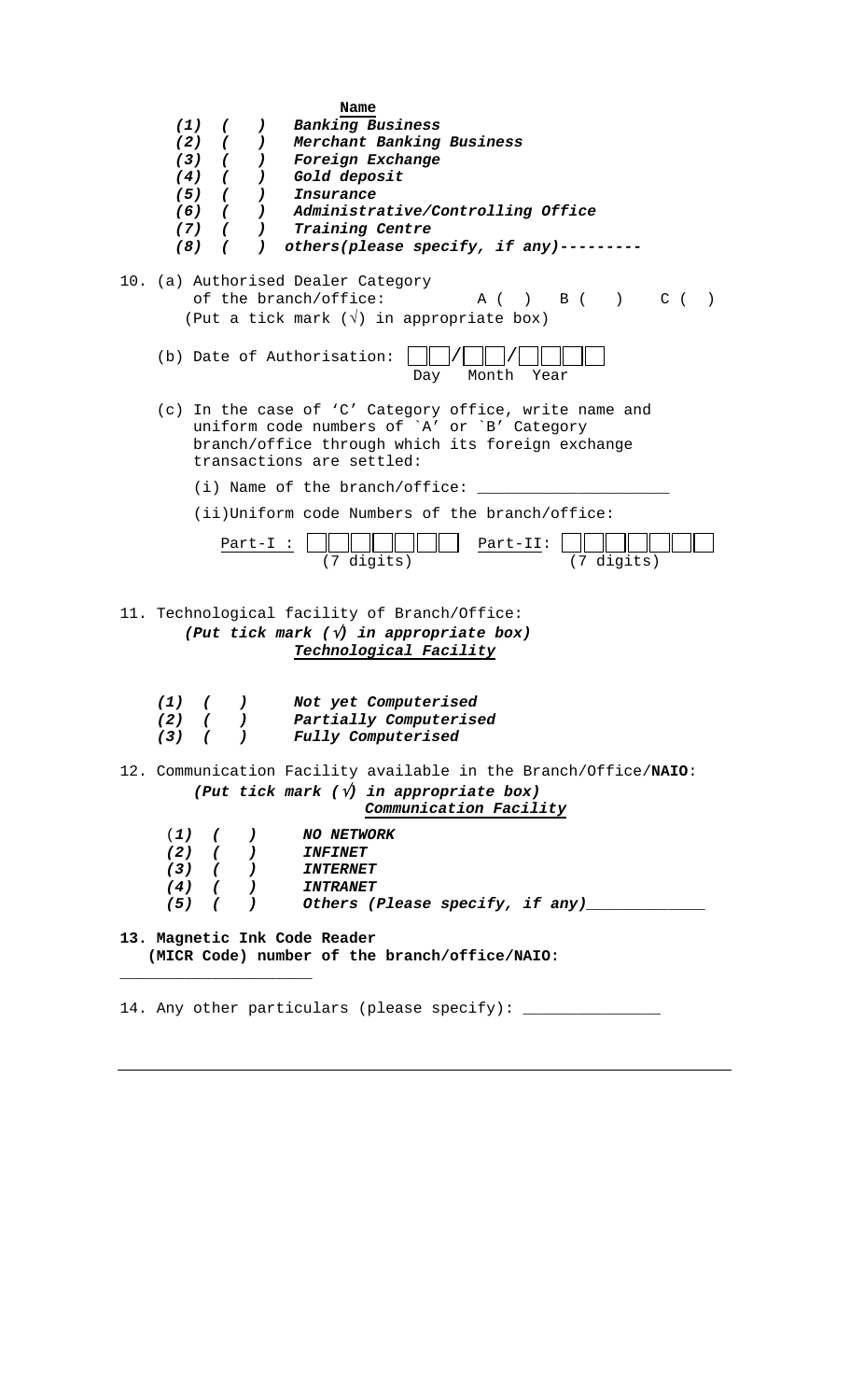15. For RBI use only:

- (a) AD Region Office Code:
- (b) Census Classification Code:
- (c) Full Postal Address: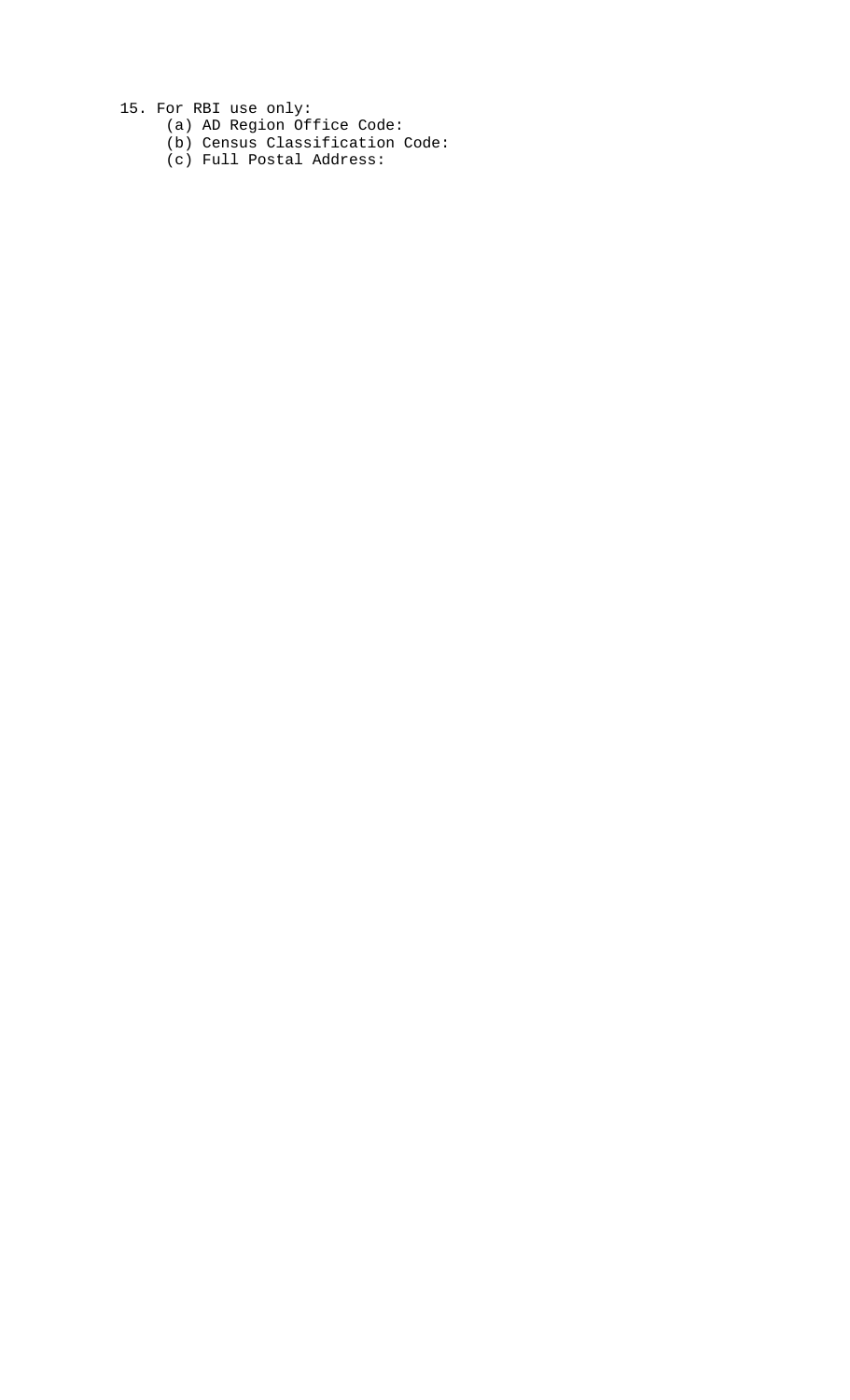# **PROFORMA-II**

| Statement of change in Status/Merger/Conversion/Closure etc. of<br>Existing Branch/office/NAIO as and when effected.                                                                                                                                                                  |
|---------------------------------------------------------------------------------------------------------------------------------------------------------------------------------------------------------------------------------------------------------------------------------------|
| (Please read all Instructions and explanations before filling the<br>proforma. The explanatory notes provided in brackets against<br>various items in Proforma - II relate to the item numbers<br>in<br>Proforma - I shown under "EXPLANATIONS OF ITEMS IN PROFORMA - I"<br>enclosed) |
| Name of the Bank/Other Financial Institution/Co-operative institution:-                                                                                                                                                                                                               |
| A. Change in Status/ A.D. Category/Nature of Business/Postal address<br>of Branch/office/NAIO:                                                                                                                                                                                        |
| 1. Name of the branch/office/NAIO (See explanation in item<br>$no.2(a)$ :<br>(a) Old Name:                                                                                                                                                                                            |
| (b) Current Name:                                                                                                                                                                                                                                                                     |
| (c) Date of Change in Name:<br>Month<br>Day<br>Year                                                                                                                                                                                                                                   |
| 2. Uniform Code (Existing):                                                                                                                                                                                                                                                           |
| (a) Part-I $(7/9$ digits):                                                                                                                                                                                                                                                            |
| (b) Part-II (7 digits) :                                                                                                                                                                                                                                                              |
| 3. Change in Business status of the Branch/office/NAIO (See                                                                                                                                                                                                                           |
| explanation in item $no.7(a)$ :                                                                                                                                                                                                                                                       |
|                                                                                                                                                                                                                                                                                       |
| (b) Current Status Name: (b) Code:                                                                                                                                                                                                                                                    |
| (c) Date of Change in status (if any): $ $<br>Month<br>Day<br>Year                                                                                                                                                                                                                    |
| 4. Change in Nature of Business:<br>(Put tick mark $(\sqrt{v})$ in appropriate box)                                                                                                                                                                                                   |
| (a)<br>Old<br>Name<br>Current                                                                                                                                                                                                                                                         |
| Banking Business<br>(1)<br>(2)<br>Merchant Banking Business<br>(3)<br>Foreign Exchange<br>Gold deposit<br>(4)<br>(5)<br>Insurance<br>Administrative/Controlling Office<br>(6)<br>Training Centre<br>(7)<br>Others (Please specify, if any)__<br>(8)                                   |
| (b Date of Change in nature of business(if any):<br>Month<br>Year<br>Day                                                                                                                                                                                                              |
| 5.(a) Change in Technological Facility of the Branch/office/NAIO:                                                                                                                                                                                                                     |
| (Put tick mark $(\sqrt{v})$ in appropriate box)<br>Technological Facility<br>Old                                                                                                                                                                                                      |
|                                                                                                                                                                                                                                                                                       |

*Current*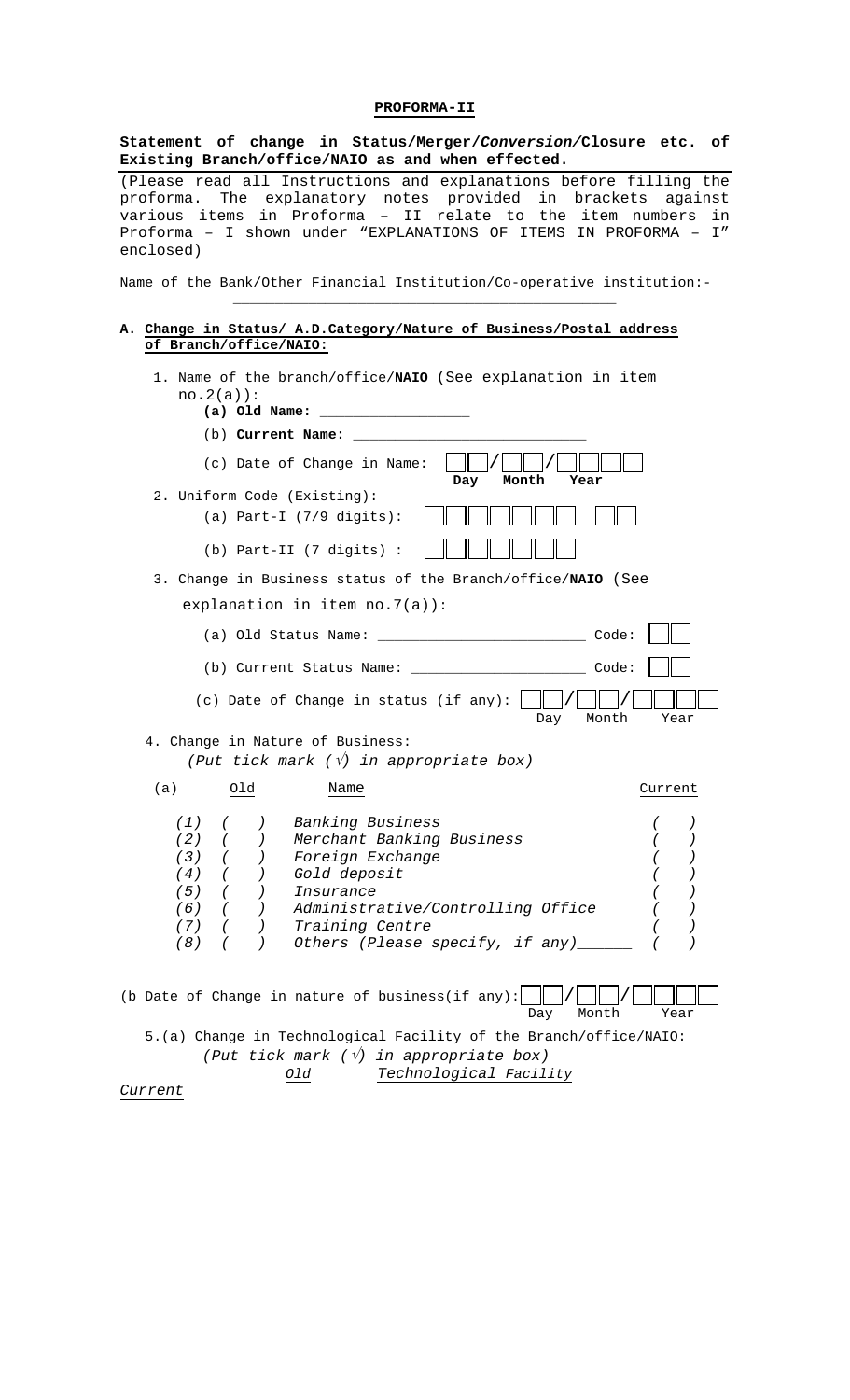| (1)<br>Not yet Computerised<br>$\left( \begin{array}{c} 1 \end{array} \right)$<br>$\sqrt{2}$                                                                                                                                                                            |                | $\left( \begin{array}{c} 1 \end{array} \right)$ |
|-------------------------------------------------------------------------------------------------------------------------------------------------------------------------------------------------------------------------------------------------------------------------|----------------|-------------------------------------------------|
| Partially Computerised<br>(2)<br>$\left($                                                                                                                                                                                                                               |                |                                                 |
| (3)<br>Fully Computerised                                                                                                                                                                                                                                               |                |                                                 |
| Date of Change in technological Facility:<br>(b)<br>Month<br>Day<br>Year                                                                                                                                                                                                |                |                                                 |
| 6. (a) Communication Facility of Branch/Office/NAIO:                                                                                                                                                                                                                    |                |                                                 |
| (Put tick mark $(\sqrt{v})$ in appropriate box)                                                                                                                                                                                                                         |                |                                                 |
| Communication Facility<br>old                                                                                                                                                                                                                                           | <i>Current</i> |                                                 |
|                                                                                                                                                                                                                                                                         |                |                                                 |
| (1)<br><b>NO NETWORK</b><br>$\epsilon$<br>$\mathcal{L}$                                                                                                                                                                                                                 |                | $\lambda$                                       |
| (2)<br><i><b>INFINET</b></i><br>$\sqrt{2}$<br>$\mathcal{L}^{\mathcal{L}}$                                                                                                                                                                                               |                | )                                               |
| (3)<br>( )<br><i><b>INTERNET</b></i>                                                                                                                                                                                                                                    | C              | )                                               |
| (4)<br>$\sqrt{2}$<br>$\lambda$<br><i><b>INTRANET</b></i>                                                                                                                                                                                                                |                | ,                                               |
| (5)<br>Others<br>$\sqrt{ }$<br>$\lambda$<br>(Please specify, if any)                                                                                                                                                                                                    |                | )                                               |
|                                                                                                                                                                                                                                                                         |                |                                                 |
| Date of Change in Communication Facility:<br>Day<br>Month                                                                                                                                                                                                               | Year           |                                                 |
| 7. State Authorised Dealer Category of the Branch/office:                                                                                                                                                                                                               |                |                                                 |
|                                                                                                                                                                                                                                                                         |                |                                                 |
| a) Old Category                                                                                                                                                                                                                                                         |                |                                                 |
| b) New/Changed Category:                                                                                                                                                                                                                                                |                |                                                 |
| Further, put tick mark $(\sqrt{})$ in appropriate box :                                                                                                                                                                                                                 |                |                                                 |
| ) Degraded ( ) Newly Authorised (<br>Upgraded (                                                                                                                                                                                                                         | $\lambda$      |                                                 |
|                                                                                                                                                                                                                                                                         |                |                                                 |
| c) Date of Upgradation/Degradation/ Authorisation:                                                                                                                                                                                                                      |                |                                                 |
| Month<br>Year<br>Day                                                                                                                                                                                                                                                    |                |                                                 |
| branch doing general banking business<br>d)<br>Ιf<br>a<br>additional responsibility of handling foreign exchange business<br>and belongs to AD Category "C", then give uniform code number<br>of the Link Branch/office through which its transactions are<br>reported: | is assigned    |                                                 |
| $Part-I(7 digits):$<br>Part-II(7 digits):                                                                                                                                                                                                                               |                |                                                 |
|                                                                                                                                                                                                                                                                         |                |                                                 |
| e) If a link office of an existing "C" category branch is changed,<br>provide Part-I & II codes of the new link office:<br>then                                                                                                                                         |                |                                                 |
| $Part-I(7 digits):$                                                                                                                                                                                                                                                     |                |                                                 |
| Part-II(7 digits):                                                                                                                                                                                                                                                      |                |                                                 |
| f) If "A"/"B" category AD branch is downgraded to "C" category,<br>then give uniform code number of the Link Branch/office through<br>which the transactions of the downgraded "C" category AD branch<br>is reported:                                                   |                |                                                 |
| Part-I(7 digits):                                                                                                                                                                                                                                                       |                |                                                 |

- **Part-II(7 digits):**   $\perp$
- **g) If 'A'/'B' category AD branch, which has been working as a link office to one or more 'C' category AD branch(es), is downgraded**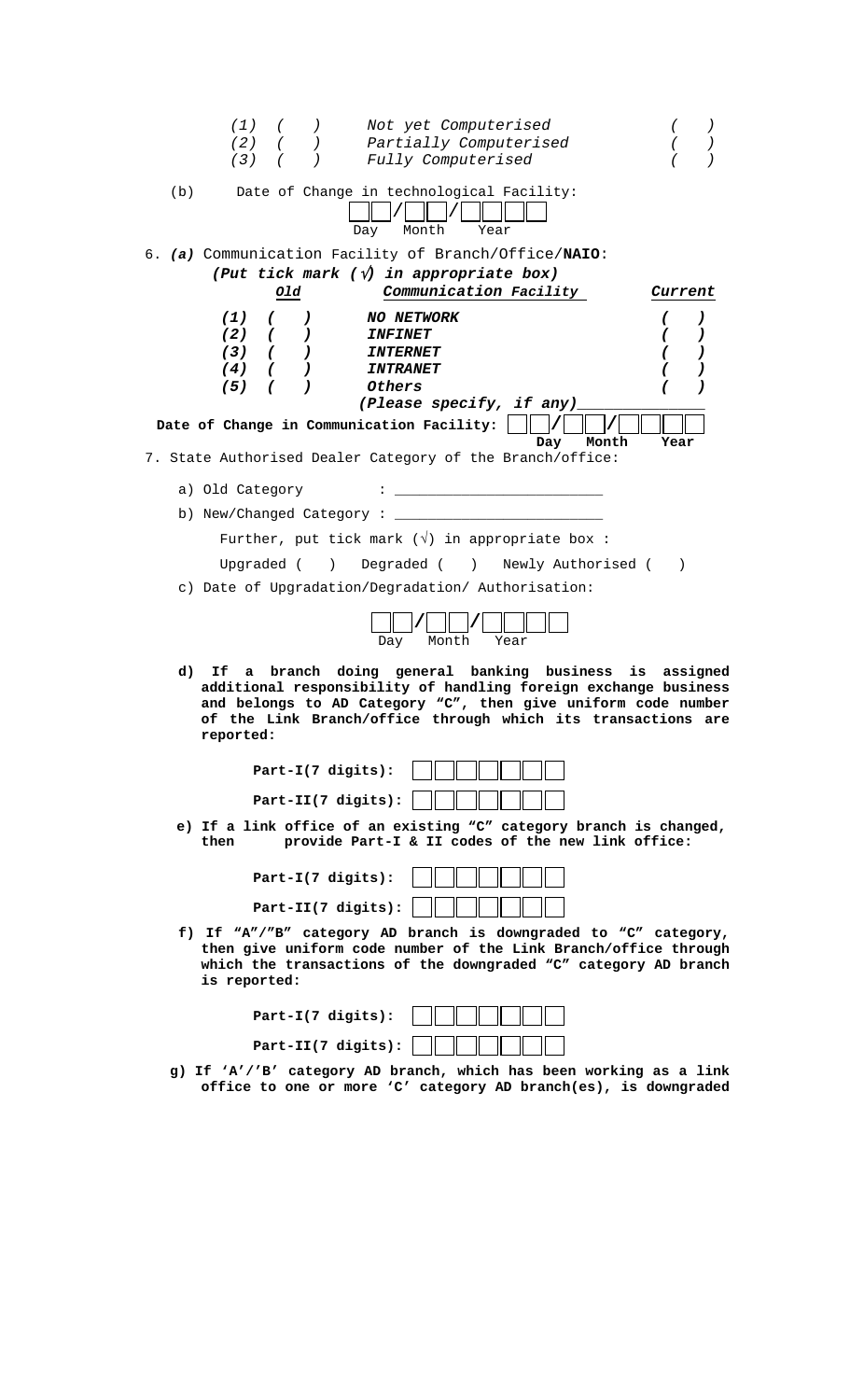**to "C" category AD branch, then provide Part – I code(s) of the AD branch(es) which has/have been assigned the link office role to the said 'C' category branch(es):**



 **(If the list of "C" category branches is large, then enclose the list)**

 8. Details in respect of change, if any, in the status of currency chest/ repository/ coin-depot/ Govt. business, etc. (including opening/ shifting/ conversion/ closure). In all these cases of shifting/conversion/ closure please mention the date also:

 **Part-I(7 digits):** 

|     |                      |            |               | (a) (i) Central Government Business:                                                                                                                         |     |   |     |
|-----|----------------------|------------|---------------|--------------------------------------------------------------------------------------------------------------------------------------------------------------|-----|---|-----|
|     |                      |            |               | (Put tick mark $(\sqrt{v})$ in appropriate box)                                                                                                              |     |   |     |
|     |                      | old        |               | <i>Type of Govt. Business</i>                                                                                                                                | New |   |     |
| (1) |                      |            |               | ) No Govt. Business                                                                                                                                          |     |   |     |
| (2) |                      |            |               | ( ) Direct Taxes                                                                                                                                             |     |   |     |
| (3) |                      |            |               | ( ) Departmentalised Ministries Account(DMA) (                                                                                                               |     |   |     |
| (4) |                      |            | $( )$ Pension |                                                                                                                                                              |     |   |     |
| (5) |                      |            |               | ( ) Bond Issue                                                                                                                                               |     |   |     |
| (6) |                      |            |               | ) Others (specify, if any):                                                                                                                                  |     |   |     |
|     | (ii) Date of Change: |            |               | Month<br>Day<br>Year                                                                                                                                         |     |   |     |
|     |                      |            | old           | (b) (i) Treasury/ Sub-Treasury Business (State Govt. Business):<br>(Put tick mark $(\sqrt{v})$ in appropriate box)<br>Type of Treasury/Sub-Treasury Business |     |   | New |
|     |                      | $\sqrt{2}$ |               |                                                                                                                                                              |     |   |     |
|     | (1)                  |            |               | ) No Govt. Business                                                                                                                                          |     | ) |     |
|     |                      |            |               | (2) ( ) Treasury Business                                                                                                                                    |     |   |     |
|     |                      |            | $(4)$ ( )     | (3) ( ) Sub-Treasury Business<br>Pension                                                                                                                     |     |   |     |
|     |                      |            | $(5)$ ( )     | Bond Issue                                                                                                                                                   |     |   |     |
|     | (6)                  | $\epsilon$ |               | ) Others (Specify, if any):                                                                                                                                  |     |   |     |
|     |                      |            | $old:$ (      | (ii) Date of Change:<br>Month<br>Day<br>Year<br>(c) State Currency Chest Type:<br>Current:<br>$\lambda$<br>$\mathbf \Gamma$                                  |     |   |     |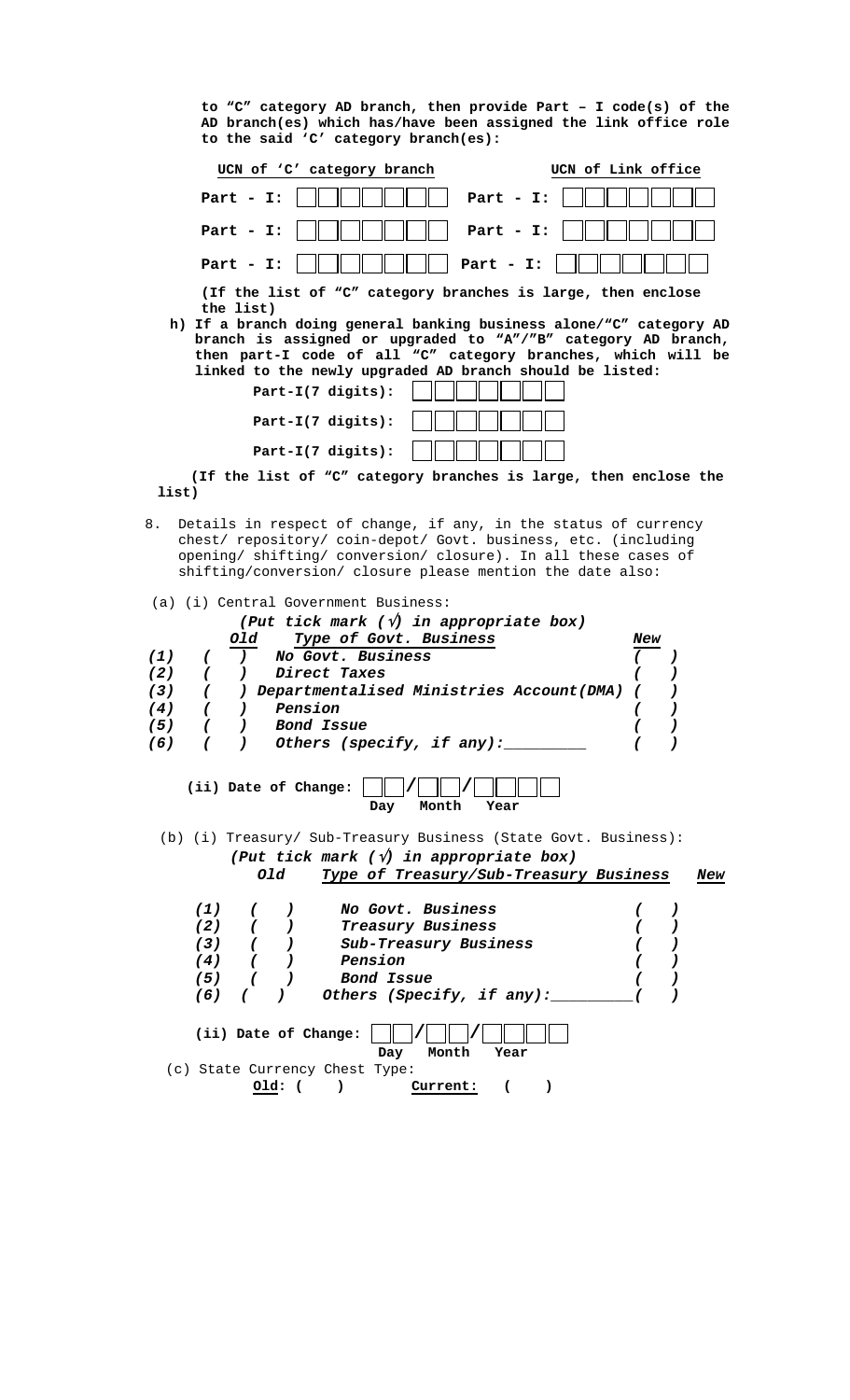|           | Date of Change:<br>Month<br>Year<br>Day                                                                                                                                                                                                                                                                       |
|-----------|---------------------------------------------------------------------------------------------------------------------------------------------------------------------------------------------------------------------------------------------------------------------------------------------------------------|
| (d)       | If authorised newly for currency chest, then indicate<br>(i) type of currency chest (put tick $(\sqrt{ } )$ mark in appropriate<br>box):                                                                                                                                                                      |
|           | A ( )<br>B ( )<br>C $($ $)$<br>(ii) Date of authorisation:<br>Month<br>Day<br>Year                                                                                                                                                                                                                            |
|           | (iii) Currency chest code Number:                                                                                                                                                                                                                                                                             |
|           | (8- digit Code allotted by Department of Currency<br>Management (DCM) is to be written)                                                                                                                                                                                                                       |
|           | Mention type of area in which currency chest is located<br>(iv)<br>(State "type of area" code: See the explanation)                                                                                                                                                                                           |
|           | Code:<br>Type of Area:                                                                                                                                                                                                                                                                                        |
|           |                                                                                                                                                                                                                                                                                                               |
|           |                                                                                                                                                                                                                                                                                                               |
|           | $(f)$ Coin-Depot: $\_$                                                                                                                                                                                                                                                                                        |
|           |                                                                                                                                                                                                                                                                                                               |
| $(i)$ Old | 9. Full postal address: (See explanations in item nos. 4.1 to 4.8)                                                                                                                                                                                                                                            |
| (a)       | Name/Municipal Number of the building (if any):                                                                                                                                                                                                                                                               |
|           |                                                                                                                                                                                                                                                                                                               |
| (b)       | Name of the Road (if any): $\frac{1}{2}$ $\frac{1}{2}$ $\frac{1}{2}$ $\frac{1}{2}$ $\frac{1}{2}$ $\frac{1}{2}$ $\frac{1}{2}$ $\frac{1}{2}$ $\frac{1}{2}$ $\frac{1}{2}$ $\frac{1}{2}$ $\frac{1}{2}$ $\frac{1}{2}$ $\frac{1}{2}$ $\frac{1}{2}$ $\frac{1}{2}$ $\frac{1}{2}$ $\frac{1}{2}$ $\frac{1}{2}$ $\frac{$ |
| (c)       | $(i)$ Name of the Post Office:                                                                                                                                                                                                                                                                                |
|           | (ii) Pin Code:                                                                                                                                                                                                                                                                                                |
| (d)       | Name of the locality within the Centre (Revenue unit):                                                                                                                                                                                                                                                        |
|           |                                                                                                                                                                                                                                                                                                               |
| (e)       | Name of the Centre (Revenue unit):                                                                                                                                                                                                                                                                            |
| (f)       | Name of Community Development Block/Development                                                                                                                                                                                                                                                               |
|           | Block/Tehsil/Taluka/Sub-Division/                                                                                                                                                                                                                                                                             |
|           | Mandal/Police Station: _______________                                                                                                                                                                                                                                                                        |
| (q)       | Tel.No. /Telex No. (Including STD code): ____________                                                                                                                                                                                                                                                         |
| (h)       |                                                                                                                                                                                                                                                                                                               |
| (i)       |                                                                                                                                                                                                                                                                                                               |
|           | (ii) Current                                                                                                                                                                                                                                                                                                  |
| (a)       | Name/Municipal Number of the building (if any): ______                                                                                                                                                                                                                                                        |
| (b)       |                                                                                                                                                                                                                                                                                                               |
| (c)       | (i) Name of the Post Office: $\frac{1}{2}$ (i) Name of the Post Office:                                                                                                                                                                                                                                       |
|           | $(iii)$ Pin Code:                                                                                                                                                                                                                                                                                             |
| (d)       | Name of the locality within the Centre (Revenue                                                                                                                                                                                                                                                               |
|           |                                                                                                                                                                                                                                                                                                               |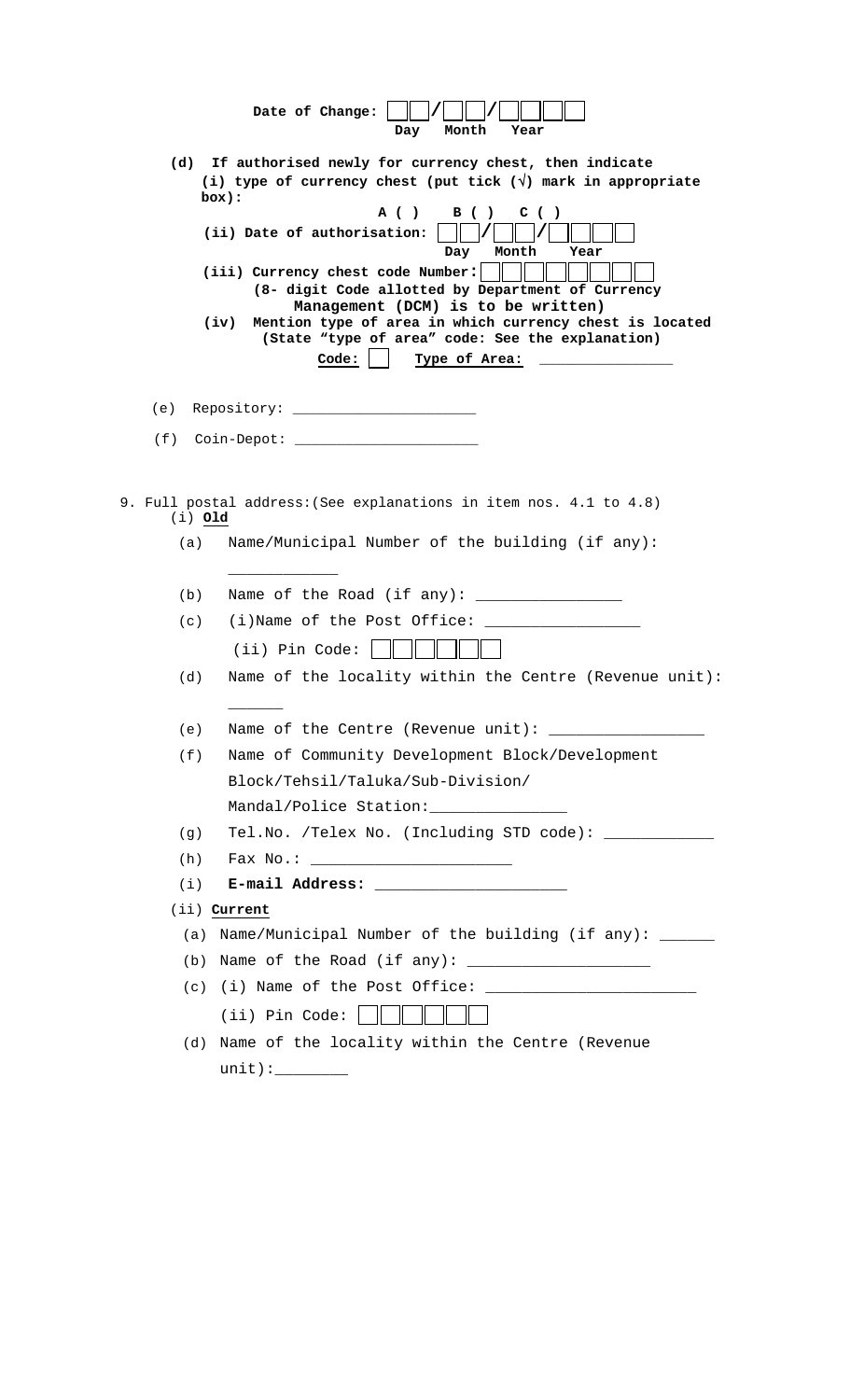| (e)      | Name of the Centre (Revenue unit):                                                                              |
|----------|-----------------------------------------------------------------------------------------------------------------|
| (f)      | Name of Community Development Block/Development                                                                 |
|          | Block/Tehsil/Taluka/Sub-Division/                                                                               |
|          | Mandal/Police Station: _____________________                                                                    |
| (q)      | Tel.No. /Telex No. (Including STD code): ________                                                               |
| (h)      |                                                                                                                 |
|          | $(i)$ E-mail Address:                                                                                           |
|          | (iii) Date of change of address:<br>Day<br>Month<br>Year                                                        |
|          | 10. (i) If the branch/office/NAIO is relocated to a different centre                                            |
|          | (revenue unit) furnish details of the current centre:                                                           |
|          | (See explanations in item $nos.2(a), 5(a), 5(b)$ and $5(e)$                                                     |
|          | for                                                                                                             |
|          | $(a)$ , $(b)$ , $(c)$ and $(f)$ respectively.)                                                                  |
| a)       |                                                                                                                 |
| b)       |                                                                                                                 |
| $\in)$   | Name of Community Development Block/Development                                                                 |
|          | Block/Tehsil/Taluka/Sub-Division/                                                                               |
|          | Mandal/Police Station: ________________                                                                         |
| d)       |                                                                                                                 |
| e)       |                                                                                                                 |
| f)       | Population (as per latest Census) of the Centre: _                                                              |
|          | (ii) Date of change of centre:<br>Year<br>Month<br>Day                                                          |
| 11.      | If the branch/office/NAIO is relocated to a different centre,                                                   |
|          | give the reasons for relocation: The contract of the contract of the contract of the contract of the contract o |
|          |                                                                                                                 |
|          | (b) Licence suitably amended on $\vert$<br>Month<br>Day<br>Year                                                 |
|          |                                                                                                                 |
|          | (c) Ref. No.& Date of RBI Central Office's approval:                                                            |
|          | Month<br>Day<br>Year                                                                                            |
|          | 12. In case of change/closure of base branch/office of an NAIO                                                  |
| provide: |                                                                                                                 |
|          | (a) Part-I code of old base branch/office:                                                                      |
|          | (b) Part-I code of new base branch/office:                                                                      |
| 13.      | Any other particulars: ____________                                                                             |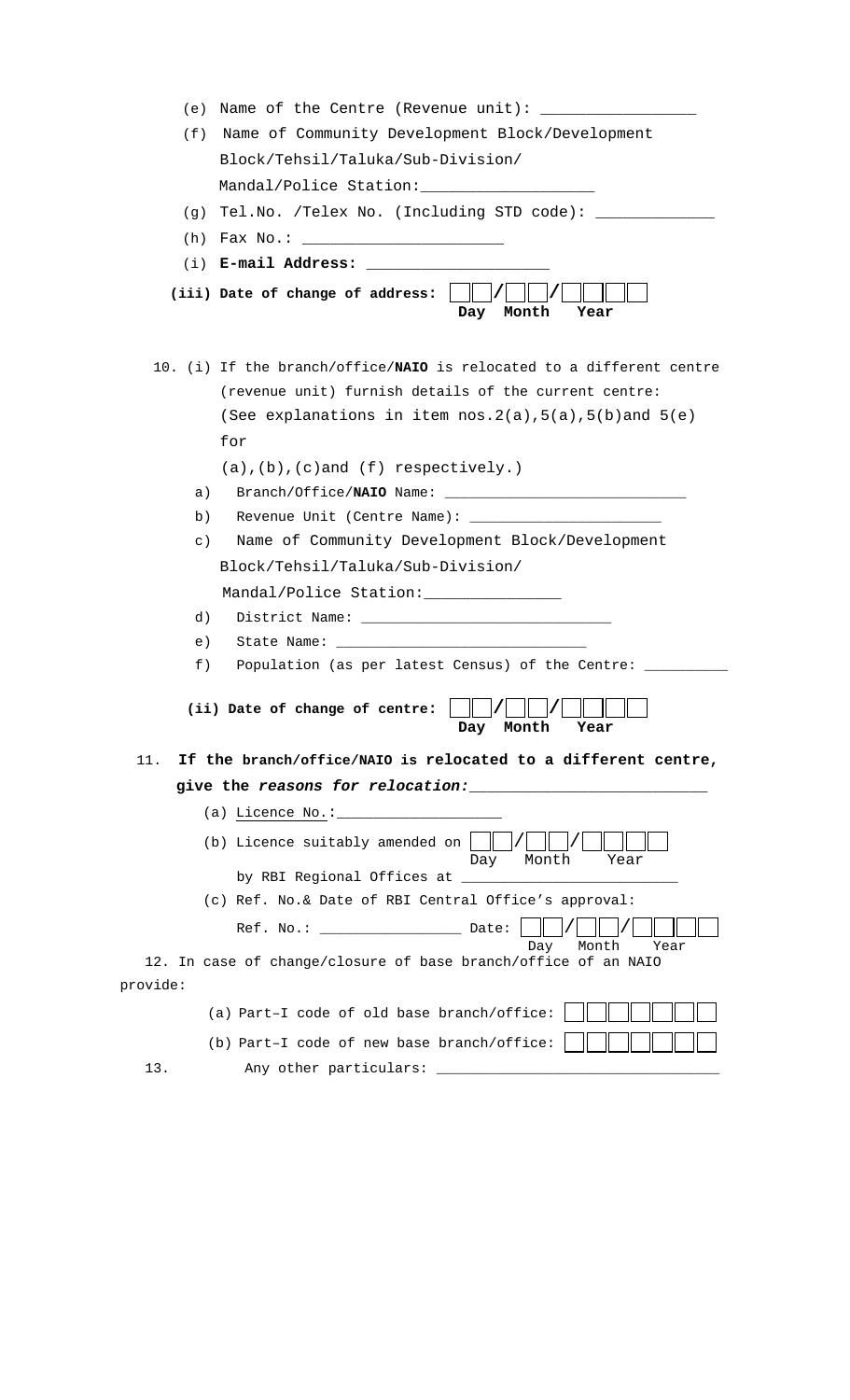# **B. Closure/ Merger/***C***onversion of the Branch/Office/NAIO:**

| 1. Advice for Closure () Merger() Conversion(                                                                                                                                                                                                                                                             |
|-----------------------------------------------------------------------------------------------------------------------------------------------------------------------------------------------------------------------------------------------------------------------------------------------------------|
| (Put tick mark $(\sqrt{})$ against appropriate box)                                                                                                                                                                                                                                                       |
| 2. Branch/Office/NAIO Name (See explanation in item $no.2(a)$ ):                                                                                                                                                                                                                                          |
| 3. Uniform Codes (See explanation in item no.1(b)):                                                                                                                                                                                                                                                       |
| Part-I:<br>Part - $II$ :                                                                                                                                                                                                                                                                                  |
| 4. (a)Postal address of branch/office/NAIO:                                                                                                                                                                                                                                                               |
| (See explanation in item nos. 4.1 to 4.8)                                                                                                                                                                                                                                                                 |
| Name/Municipal Number of the building (if any): ____<br>(i)                                                                                                                                                                                                                                               |
| (ii) Name of the Road (if any): $\frac{1}{2}$ $\frac{1}{2}$ $\frac{1}{2}$ $\frac{1}{2}$ $\frac{1}{2}$ $\frac{1}{2}$ $\frac{1}{2}$ $\frac{1}{2}$ $\frac{1}{2}$ $\frac{1}{2}$ $\frac{1}{2}$ $\frac{1}{2}$ $\frac{1}{2}$ $\frac{1}{2}$ $\frac{1}{2}$ $\frac{1}{2}$ $\frac{1}{2}$ $\frac{1}{2}$ $\frac{1}{2}$ |
|                                                                                                                                                                                                                                                                                                           |
| (B) Pin Code:                                                                                                                                                                                                                                                                                             |
| (iv) Name of the locality within the Centre (Revenue                                                                                                                                                                                                                                                      |
|                                                                                                                                                                                                                                                                                                           |
| Name of Community Development Block/Development<br>(v)                                                                                                                                                                                                                                                    |
| Block/Tehsil/ Taluka/Sub-Division/Mandal/Police                                                                                                                                                                                                                                                           |
|                                                                                                                                                                                                                                                                                                           |
| (vi) Tel.No. /Telex No. (Including STD code): _______                                                                                                                                                                                                                                                     |
|                                                                                                                                                                                                                                                                                                           |
|                                                                                                                                                                                                                                                                                                           |
|                                                                                                                                                                                                                                                                                                           |
| (See explanation in item no.5(a))                                                                                                                                                                                                                                                                         |
| $(c)$ District Name: $\frac{c}{c}$                                                                                                                                                                                                                                                                        |
| (d) State Name: the control of the control of the control of the control of the control of the control of the control of the control of the control of the control of the control of the control of the control of the control                                                                            |
| (e) Population of the centre (revenue unit) as per latest Census                                                                                                                                                                                                                                          |
| Report:                                                                                                                                                                                                                                                                                                   |
| (See explanation in item no.5(e))                                                                                                                                                                                                                                                                         |
| 5. Date of Closure/Merger/Conversion:<br>Month<br>Day<br>Year                                                                                                                                                                                                                                             |
| 6. RBI reference No. & date of approval:                                                                                                                                                                                                                                                                  |
| Reference No.: _________________ Date:<br>Month<br>Year<br>Day                                                                                                                                                                                                                                            |
| 7. Reason for Closure/Merger/Conversion: __________                                                                                                                                                                                                                                                       |
| 8. Licence surrendered for ______________<br>on<br>(Name of branch/office/NAIO) Day<br>Month<br>Year                                                                                                                                                                                                      |
|                                                                                                                                                                                                                                                                                                           |
|                                                                                                                                                                                                                                                                                                           |

been working as a link office to one or more 'C' category AD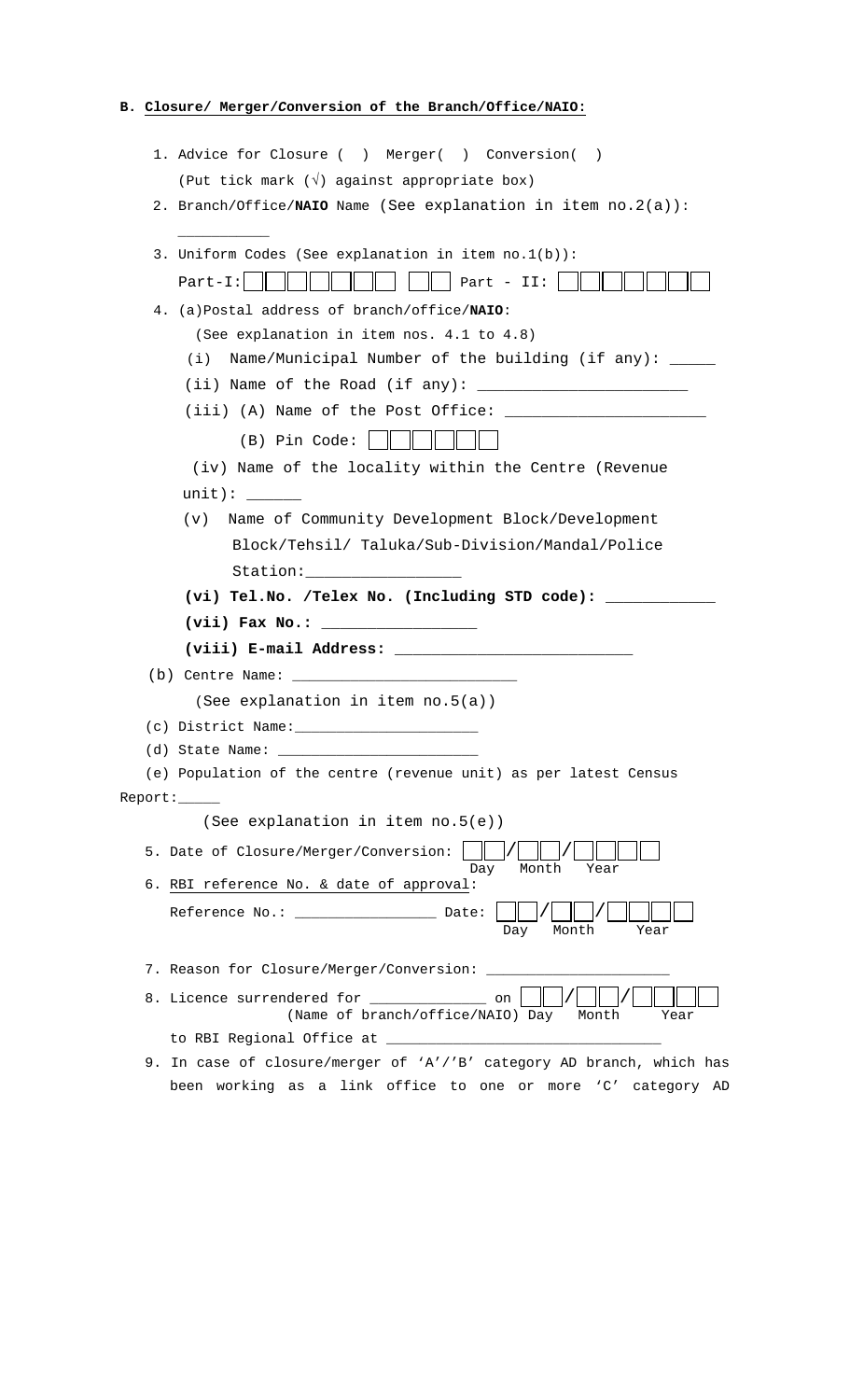|     | branch(es), provide Part - I code of the AD branch(es) which              |                                                |                                 |                    |  |
|-----|---------------------------------------------------------------------------|------------------------------------------------|---------------------------------|--------------------|--|
|     | has/have been assigned the link office role to the said 'C'               |                                                |                                 |                    |  |
|     | category branch(es):                                                      |                                                |                                 |                    |  |
|     | UCN of 'C' category branch                                                |                                                |                                 | UCN of Link office |  |
|     | Part - $I$ :                                                              |                                                | Part $-$ I:                     |                    |  |
|     | Part - $I:$                                                               |                                                | Part - $I$ :                    |                    |  |
|     | Part - $I:$                                                               |                                                | Part - $I$ :                    |                    |  |
|     | (If the list of "C" category branches is large, then enclose the<br>list) |                                                |                                 |                    |  |
|     | 10. If the branch/office is converted into NAIO then type of the NAIO:    |                                                |                                 |                    |  |
|     | (See explanation in item no. 7(a)(IV))                                    |                                                |                                 |                    |  |
|     |                                                                           |                                                |                                 |                    |  |
|     | 11. Particulars of the Base/Absorbing Branch/office:                      |                                                |                                 |                    |  |
| (a) |                                                                           | In case of Conversion into NAIO:               |                                 |                    |  |
|     |                                                                           |                                                |                                 |                    |  |
|     |                                                                           |                                                |                                 |                    |  |
|     | ii) Uniform Codes: Part - I (7 digits):                                   |                                                |                                 |                    |  |
|     |                                                                           |                                                |                                 |                    |  |
|     |                                                                           | Part - $II(7 \text{ digits})$ :                |                                 |                    |  |
|     |                                                                           |                                                |                                 |                    |  |
|     |                                                                           |                                                |                                 |                    |  |
|     |                                                                           |                                                |                                 |                    |  |
|     | (b) In case of Merger/Absorption of branches/offices/NAIOs:               |                                                |                                 |                    |  |
|     | i) Absorbing Branch/Office Name:                                          |                                                |                                 |                    |  |
|     | ii) Uniform Codes: Part - I (7 digits):                                   |                                                |                                 |                    |  |
|     |                                                                           | Part - $II(7 \text{ digits})$ :                |                                 |                    |  |
|     |                                                                           |                                                |                                 |                    |  |
|     |                                                                           |                                                |                                 |                    |  |
|     | (c) If a branch, which is working as a base branch for some NAIOs,        |                                                |                                 |                    |  |
|     | is closed/converted into NAIO/merged with another branch, then            |                                                |                                 |                    |  |
|     | the base branch details of the NAIOs, which were earlier linked           |                                                |                                 |                    |  |
|     | to the closed/converted/merged branch, should be provided:                |                                                |                                 |                    |  |
|     | i)                                                                        | <b>Base</b> Branch/Office Name:                |                                 |                    |  |
|     | ii)                                                                       | Uniform Codes: Part - I $(7 \text{ digits})$ : |                                 |                    |  |
|     |                                                                           |                                                | Part - $II(7 \text{ digits})$ : |                    |  |
|     |                                                                           |                                                |                                 |                    |  |
|     | iii) Full postal address:                                                 |                                                |                                 |                    |  |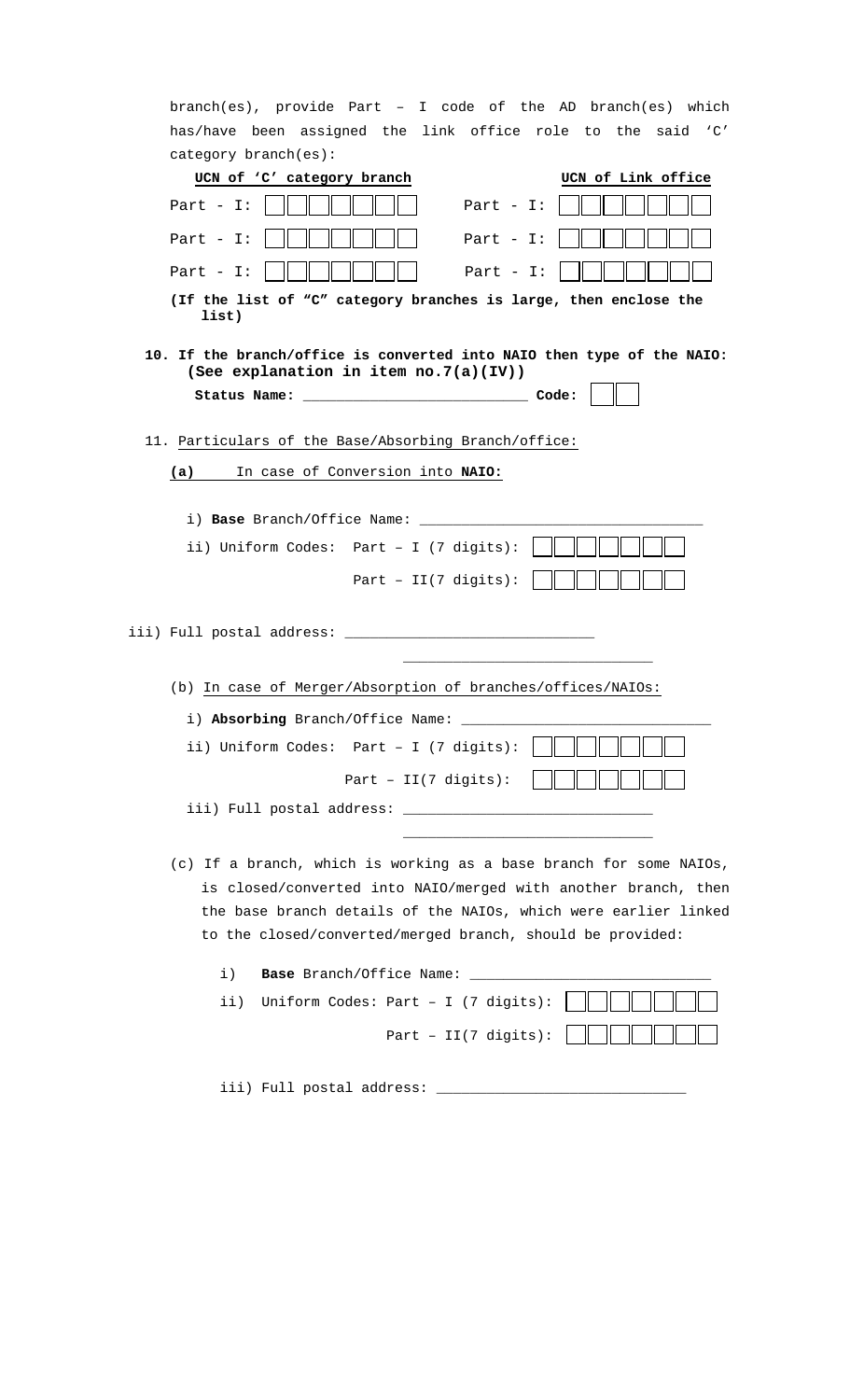Note: 1) For explanatory notes kept in bracket against individual items in this Proforma, please refer to the enclosed "EXPLANATIONS OF ITEMS IN PROFORMA-**I**".

 $\overline{\phantom{a}}$  , and the state of the state of the state of the state of the state of the state of the state of the state of the state of the state of the state of the state of the state of the state of the state of the stat

 **2) No action will be taken unless Part-I and Part-II of 7-digit Uniform Codes each are mentioned in this Proforma.**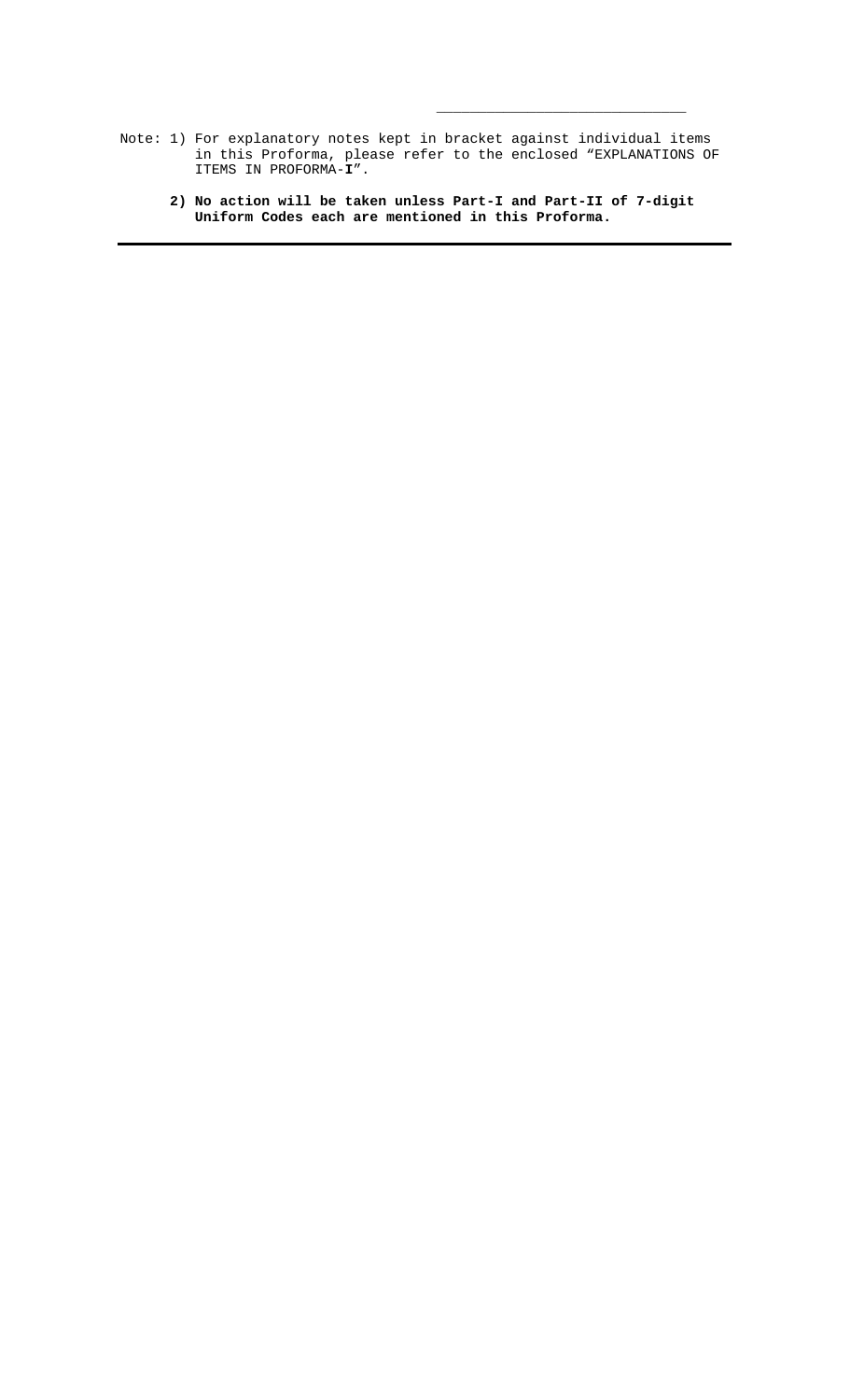# **INSTRUCTIONS FOR FILLING PROFORMAE-I & II**

### **NOTE: PLEASE READ THE INSTRUCTIONS BEFORE FILLING THE PROFORMAE**

- I. Proforma-**I** should be submitted either on the day of opening of afterwards but not before opening of branch/office/**NAIO**.
- II. Proforma-**I** is meant for all types of newly opened bank branches/offices/**NAIO**s and proforma-**II** is meant for reporting **change in status/postal address, closure/ merger/ conversion/ relocation /***upgradation*, etc. of existing bank branches/offices /**NAIO**s.
- *III.* **Uniform code numbers had been so long assigned to administratively independent offices/branches, submitting separate returns to Reserve Bank of India (See explanation at 7(b)). Recently, it has been decided to allot 9-digit uniform codes to Not Administratively Independent Offices (NAIOs - temporary offices), such as stand-alone ATMs***/***extension counter /satellite office/representative office/cash counter/ inspectorate/ collection counter/mobile office/Airport counter/ Hotel counter /Exchange Bureau. However, Proformae for Temporary Office opened at the site of a fair/exhibition, etc. should not be sent to DESACS***.*
- IV. Public Sector Banks, which have been allowed to assign Part I code to their new branches/offices/**NAIO**s should strictly follow the instruction mentioned at III above, at the time of forwarding **Proforma-I** to RBI.
- V. **Upgradation of an NAIO into a full-fledged branch/office should be treated as closure of NAIO and opening of a branch/office. Accordingly, both Proforma – II for NAIO closure and Proforma – I for upgradation into a branch/office should be submitted.**
- VI. Alternatively, if a branch/office is converted into NAIO, then Proforma II for closure of the branch/office and Proforma – I for conversion/opening of the NAIO are required to be submitted.
- VII. **Proforma- I & II** will not be accepted for allotment of Part-I & Part-II/revision of Part-II code unless all items in the Proformae are filled up properly.

# **EXPLANATIONS OF ITEMS IN PROFORMA-I**

**Item No.1(c):**

**Public sector banks (SBI and its 7 Associates, 19 Nationalised Banks & Industrial Development Bank of India Ltd.) are allowed to assign 7/9-digit Part-I Code Numbers only to their branches/offices/NAIOs and for other banks RBI (DESACS)** Part-I & Part-II codes. Each NAIO is linked to some independent branch. Last two digits  $(8^{th} \& 9^{th}$  digits from the left) of Part – I code for NAIOs **follow the 7-digit Part – I code of the base branch.**

**UCN** of branches/offices of banks comprises two parts as Part**-I** code and **Part-II** code of 7 digits each; two additional digits are assigned to Part – I code of NAIOs. **Part-I code** is defined as follows:

• *for branches/offices/NAIOs of commercial banks and other financial institutions:*

**first three digits** *from the left* stand for **bank code next four digits** stand for **branch code last two digits** stand for **NAIO code.**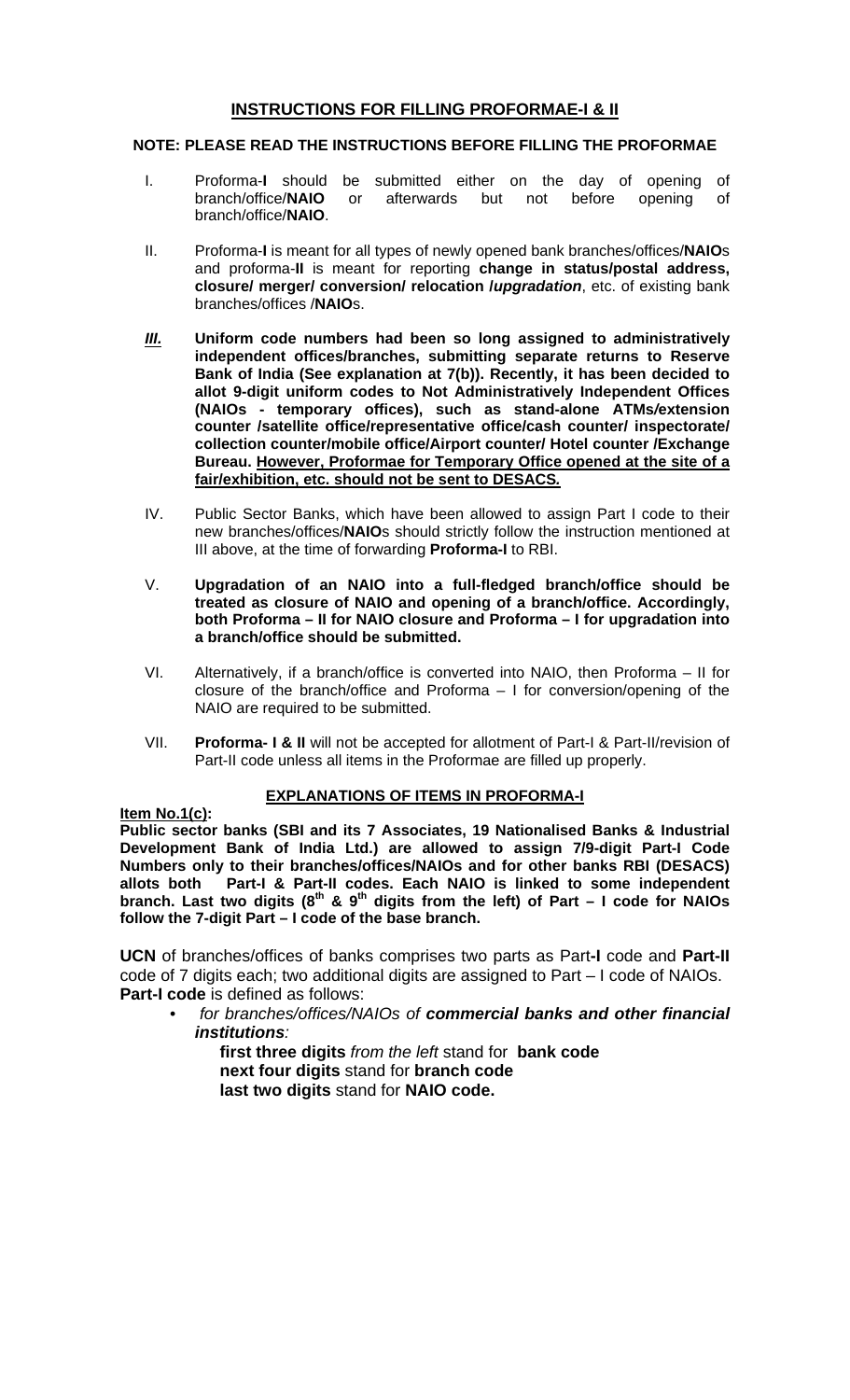- *for branches/offices/NAIOs of state/district central co-op. banks, state/central land development banks:* **first four digits** *from the left* stand for bank **code next three digits** stand for **branch code last two digits** stand for **NAIO code.**
- • *for branches/offices/NAIOs of other co-op. banks, salary earners' societies, state financial corporations and tours, travels, finance & leasing companies:*

**first five digits** *from the left* stand for bank **code next two digits** stand for **branch code last two digits** stand for **NAIO code.**

**Part-II code**, irrespective of different categories of banks, is defined as follows: **first three digits** *from the left* stand for **district code next three digits** stand for **centre code** within the district **last single digit** stands for **population range code.**

**Relationship between population range code and population group code is shown below:**

| Last digit of Part II<br>of the Uniform Code<br><b>Number (Populaiton</b><br>Range code) | <b>Population range</b> | Population<br>Group | Population<br>Group Code |
|------------------------------------------------------------------------------------------|-------------------------|---------------------|--------------------------|
|                                                                                          | Up to 4999              | <b>Rural</b>        |                          |
| $\overline{2}$                                                                           | 5000 to 9999            |                     |                          |
| 3                                                                                        | 10,000 to 19,999        |                     |                          |
| 4                                                                                        | 20,000 to 49,999        | Semi-Urban          | 2                        |
| 5                                                                                        | 50,000 to 99,999        |                     |                          |
| 6                                                                                        | 1,00,000 to 1,99,999    |                     |                          |
| 7                                                                                        | 2,00,000 to 4,99,999    | Urban               | 3                        |
| 8                                                                                        | 5,00,000 to 9,99,999    |                     |                          |
| 9                                                                                        | 10 lakhs and above      | <b>Metropolitan</b> |                          |

#### **Item No.2(a)**:

The name of the Branch/Office/**NAIO** is to be written.

#### **Item No.2(b)**:

Reference letter number and date of authorization/approval issued by RBI is to be mentioned.

### **Item No.2(c)**:

The Licence No., if already available (as obtained from concerned Regional Offices of RBI) is to be written; otherwise the same should be communicated later on along with Uniform Codes.

#### **Item No.2 (d)**:

The exact date (including month & year) of licence is to be indicated.

**Item No.2 (e):**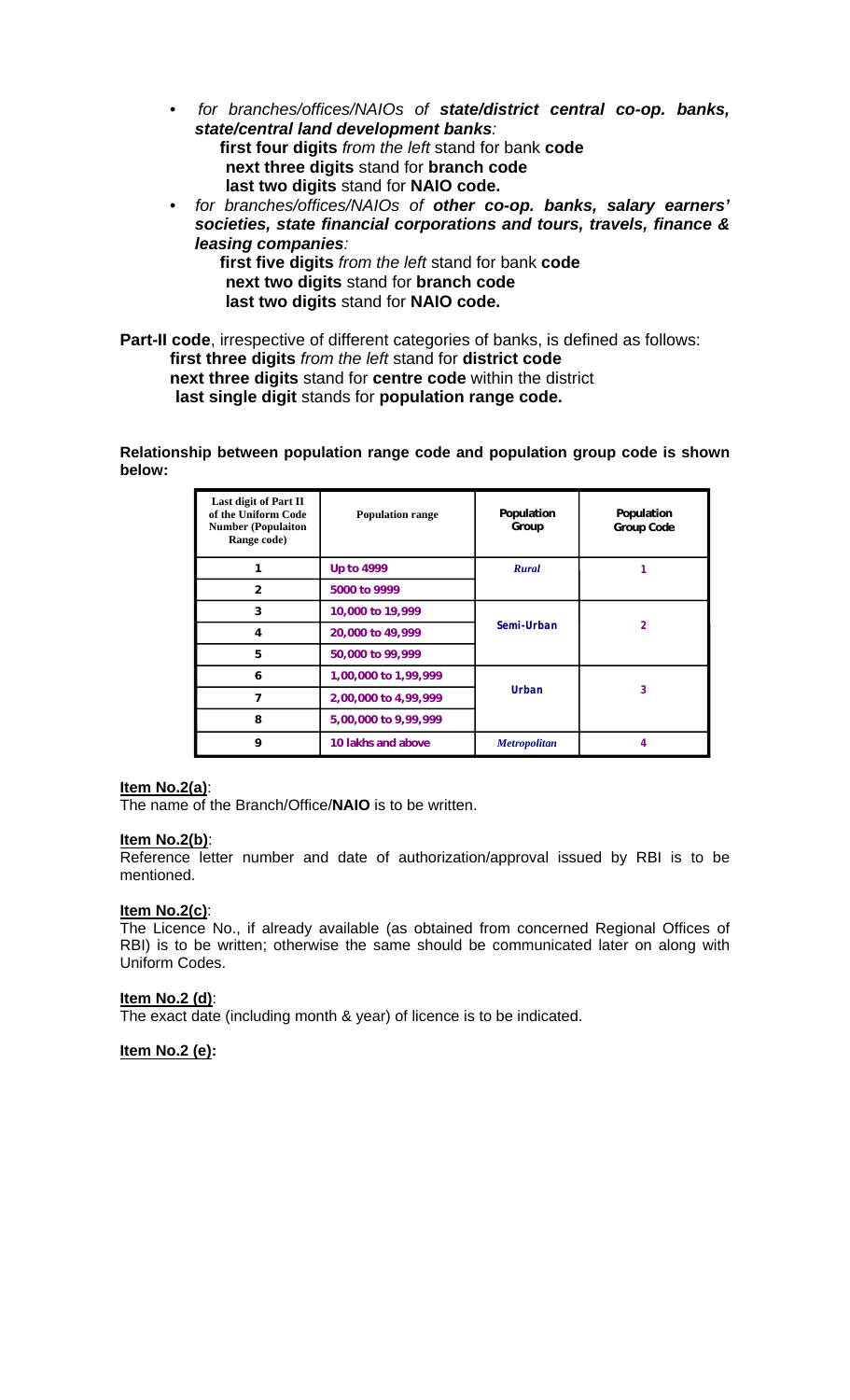In case the branch/office/NAIO is opened after expiry of one year from the date of issuing of licence, please indicate whether licence was re-validated or not and if revalidated please mention the date of re-validation.

#### **Item No. 3:**

The exact date of opening including month & year is to be mentioned.

#### **Item No. 4.1 to 4.3 and 4.6 to 4.8:**

**The names/numbers/codes are to be written against the appropriate item number. PIN code against item No. 4.3(b) should be indicated. In respect of mobile office and mobile ATM detailed address of the base branch/ office should be reported.**

#### **Item No. 4.4:**

The name of the locality i.e. the exact place, where the branch/office /**NAIO** is located, is to be mentioned. The name of the locality may be the name of village in case the branch/office/**NAIO** is opened in a village. **In case of mobile office or mobile ATM, respective details of the base branch/office should be reported.**

### **Item 4.5 & 5(b):**

The names of the Tehsil/Taluka/Sub-division and the Community Development Block with reference to centre name stated at item 5(a) are to be indicated at item Nos. 4.5 and 5(b) respectively.

This may not be applicable in the cases of metropolitan centres.

**In case of mobile office or mobile ATM, respective details of the base branch/office should be reported.**

#### **Item No.5 (a):**

**The name of the Village/Town/City/Municipality/Municipal Corporation under the jurisdiction of which the locality mentioned at item No.4.4 is included, is to be written. The name of the village is to be written if the branch/office/NAIO is opened in a village, which is a revenue unit/centre. In case of mobile office or mobile ATM, respective details of the base branch/office should be reported.**

### **Caution:**

**If the name of the centre in item no. 5(a) is not written correctly, then the branch/office/NAIO may get wrongly classified with incorrect Part-II code. The name of Panchayat/Block/Tehsil/District, etc. should not appear against item Nos. 4.4 & 5(a) unless the branch/office/NAIO is located in the head quarter of the Panchayat/Block/Tehsil/District.**

#### **Item No. 5(e): (refer Item No. 5(a) also)**

Latest Census population figure of the Centre (revenue unit) where the branch/office/NAIO is located should be stated. Population of whole of branch/office/NAIO is located should be stated. Panchayat/Block/tehsil/district, etc., should not be considered. Population of a **revenue centre** can be obtained from Census Handbook/Local Census Authority or from local administration such as District Collector/ Tehsildar/Block Development Officer, etc., and a certificate (in original) to this effect, covering following two aspects, should be collected from the concerned local administration and forwarded:

- (i) Name of the revenue centre, where the branch/office/NAIO under reference is located.
- (ii) Population of the said revenue centre as per the latest census report.

#### **Item No. 6**:

An office is administratively independent, if it maintains separate books of accounts and is required to submit one or more BSR returns to RBI.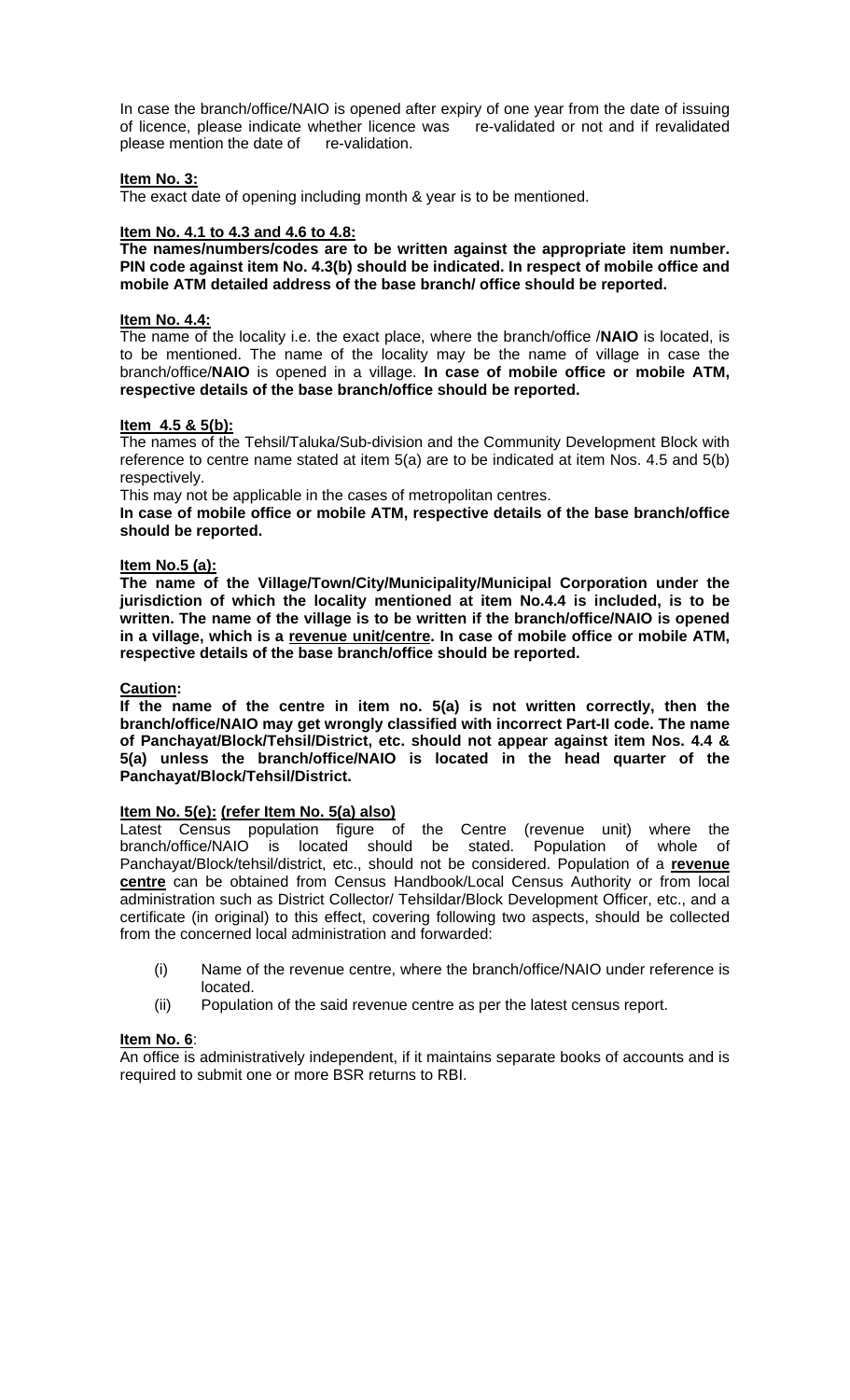If there is no administratively independent branch/office of a regional rural bank or of any other commercial/co-operative bank in the centre (revenue unit), as referred to at item 5(a) above, within the limits of which the new branch/office is located, then put tick mark  $(\sqrt{2})$  against "No", otherwise put tick mark  $(\sqrt{2})$  against "Yes".

# **Item No.7 (a):**

The names & respective codes of different types (business status) of branches/ offices/**NAIO**s are listed in categories I to IV below. The appropriate **status** name & corresponding code is to be written.

As the list is not exhaustive, please state exact status of the office/ branch/**NAIO** under "Any other branch/office/**NAIO** " category:

# **I.** *IN CASE OF ADMINISTRATIVE OFFICE*

# **CODE STATUS NAME**

- **(01) Registered Office**
- **(02) Central/Head Office/Principal Office**
- **(03) Local Head Office**
- **(04) Regional Office/Area Office/Zonal Office/Divisional Office/ Circle Office**
- **(05) Funds Management Office**
- **(06) Lead Bank Office**
- **(07) Training Centre**
- **(09) Any other administrative office (not included above, pl. specify)**

# **II.***IN CASE OF GENERAL BANKING BRANCH*

 **CODE STATUS NAME** 

 **(10) General Banking Branch**

# **III.***IN CASE OF SPECIALISED BRANCH*

# *(A) Agricultural Development/Finance Branches*

- **(11) Agricultural Development Branch (ADB)**
- **(12) Specialised Agricultural Finance Branch Hi-Tech.(SAFB Hi-tech)**
- **(13) Agricultural Finance Branch (AFB)**

# *(B) S.S.I./Small Industries and Small Business Branches*

- **(16) Small Business Development Branch/office**
- **(17) Small Scale Industries Branch (SSI)**
- **(18) Small Industries & Small Business Branch (SIB)**

# *(C) Industrial/Corporate Finance/Large Advances Branches*

- **(21) Industrial Finance Branch (IFB)**
- **(22) Corporate Finance Branch (CFB)**
- **(23) Hire-Purchase and Leasing Finance Branch**
- **(24) Industrial Accounts Branch**
- **(25) Large Advances Branch**
- **(26) Business Finance Branch**
- **(27) Mid Corporate Branch**
- *(D) Asset Recovery Management/Industrial Rehabilitation Branches*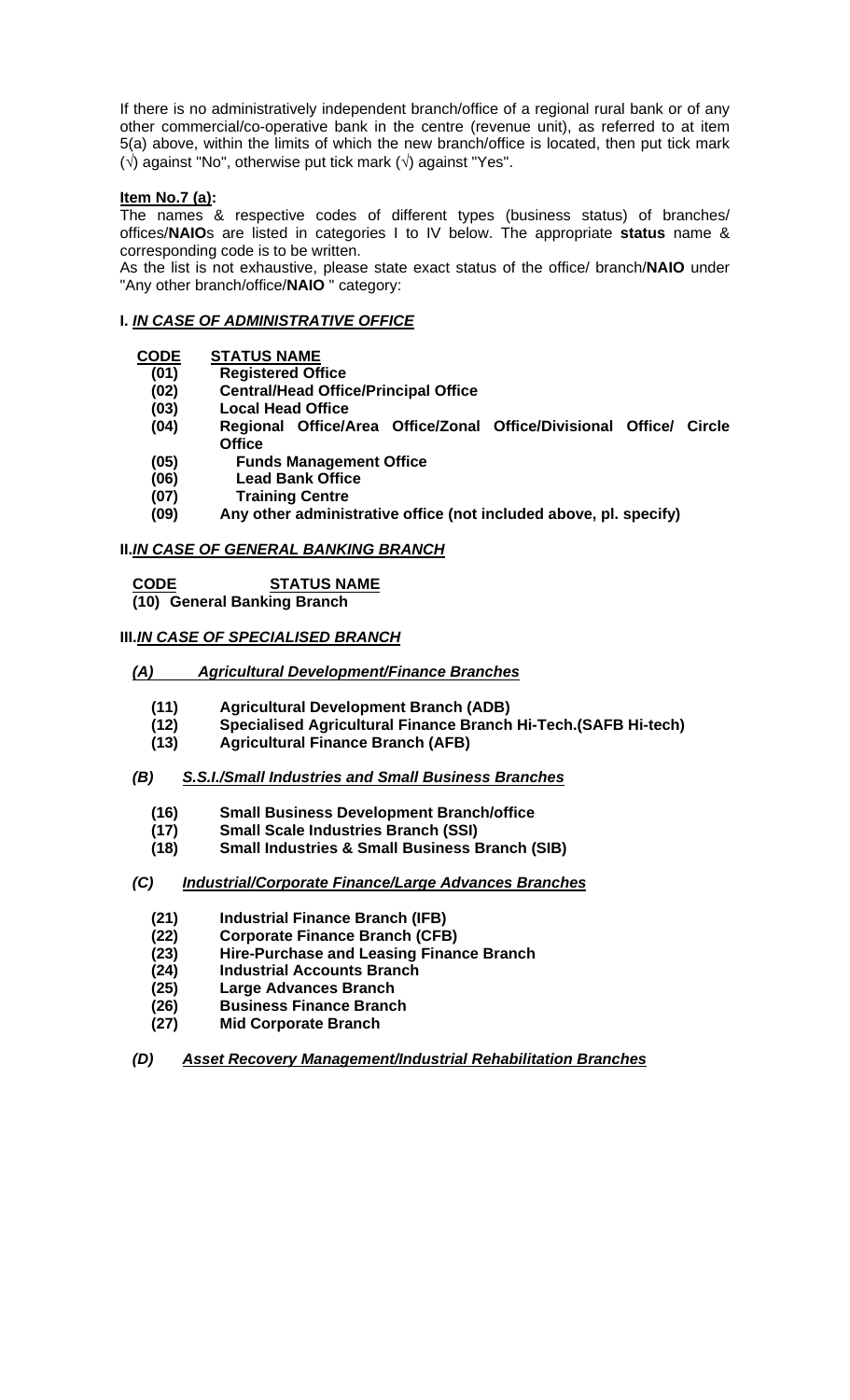- **(30) Asset Recovery Management Services Branch (ARMS) (31) Industrial Rehabilitation Branch**
- *(E) Capital Market/Custodial Services/Merchant/Mercantile Banking Branches*
	- **(35) Capital Market Services Branch (CMS)**
	- **(36) Custodial Services Branch**
	- **(37) Merchant Banking Branch**
	- **(38) Mercantile Banking Branch**

# *(F) Overseas/International Banking Offices/Branches*

- **(41) International Banking** *Branch/office*
- **(42) Overseas Branch**
- **(43) International Business Branch/Office/Centre**
- **(44) International Exchange Branch**
- *(G) Commercial/Personal Banking Branches*
	- **(47) Non-Resident Indian (NRI) Branch**
	-
	- **(48) Housing Finance Branch (49) Personal Banking Services Branch**
	- **(50) Consumer Finance Branch**
	- **(51) Specialised Savings Branch**
	- **(52) Commercial and Personal Banking Branch**
	- **(53) Specialised Commercial Branch**
	- **(54) Draft Paying Branch**
	- **(55) Professionals Branch**
	- **(56) Locker Branch**
	- **(57) Specialised Trading Branch**
	- **(58) Diamond Branch**
	- **(59) Housing Finance Personal Banking Branch**

# *(H) Collection & Payment/Quick(Fast) Service/STARS Branches*

- **(63) Service Branch/Clearing Branch/Cell**
- **(64) Collection and Payment Services Branch**
- **(65) Quick Collection Branch**
- **(66) Fast Service Branch**

# **(67) Speedy Transfer and Realisation Services (STARS) Branch**

# *(I) Other type of Specialised Branches*

- **(71) Treasury Branch (Government Business)**
- **(72) Stock Exchange Branch**
- **(73) Auto-Tech Branch**
- **(74) Fund Transfer Services (FTS) Branch**
- **(75) Weaker Sections Branch**
- **(76) Security Services Branch**
- **(77) Specialised Woman Enterpreneurs Branch**
- **(78) Specialised Cash Management Services Branch**
- **(79) Microsafe Branch for Self Help Groups**
- **(80) Any other category of specialised branch/office (not included above, pl. specify)**

**IV.** *IN CASE OF NON-ADMINISTRATIVELY INDEPENDENT OFFICE(NAIO)*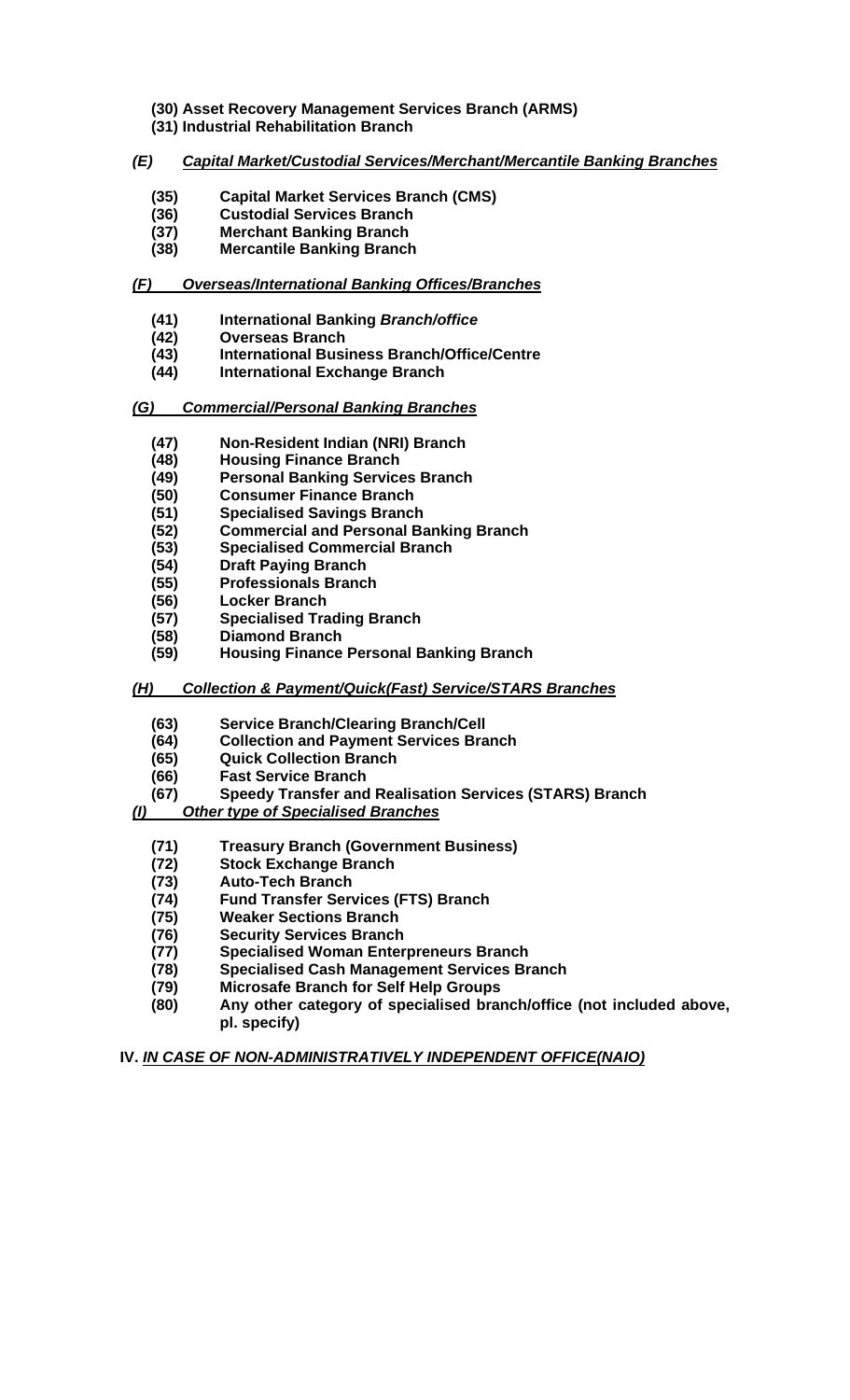- **(85) Extension Counter**
- **(86) Satellite Office**
- **(87) Mobile Office**
- **(88) Service Branch\***
- **(89) Mobile ATM**
- **(90) On-site ATM**
- **(91) Off-site ATM**
- **(92) Representative Office**
- **(93) Exchange Bureau**

**(99) Any Other NAIOs (not included above, pl. specify)**

*\* If it is not maintaining separate books of accounts*

#### **Item No. 7(b):**

NAIO are Offfices for which separate books of accounts are not maintained and not required to submit BSR returns to RBI. Name of the base branch/office and its Uniform Code Numbers are to be provided with which the accounts of **NAIO(s)** will be mai*n*tained.

### **Item No. 8(ii)(A)(d):**

The appropriate Code among the options listed below is to be indicated:

### **Code: Type of Area**

- (0) Normal area
- (1) Border area
- (2) Disturbed area (High Risk)
- (3) Area affected by natural calamities (flood/earth quake prone area, etc.)
- (4) Area not having adequate transport facility due to snowfall, etc.

# **Note: For further clarification contact or write to**

 **The Director, Banking Statistics Division, Department of Statistical Analysis & Computer Services, Reserve Bank of India, C.O., C-9, 6th floor, Bandra-Kurla Complex, Bandra (East), Mumbai - 400 051. Phone: (022) 2657 1176(direct) / 2657 1086 Fax: (022) 2657 0847 / 2657 2319**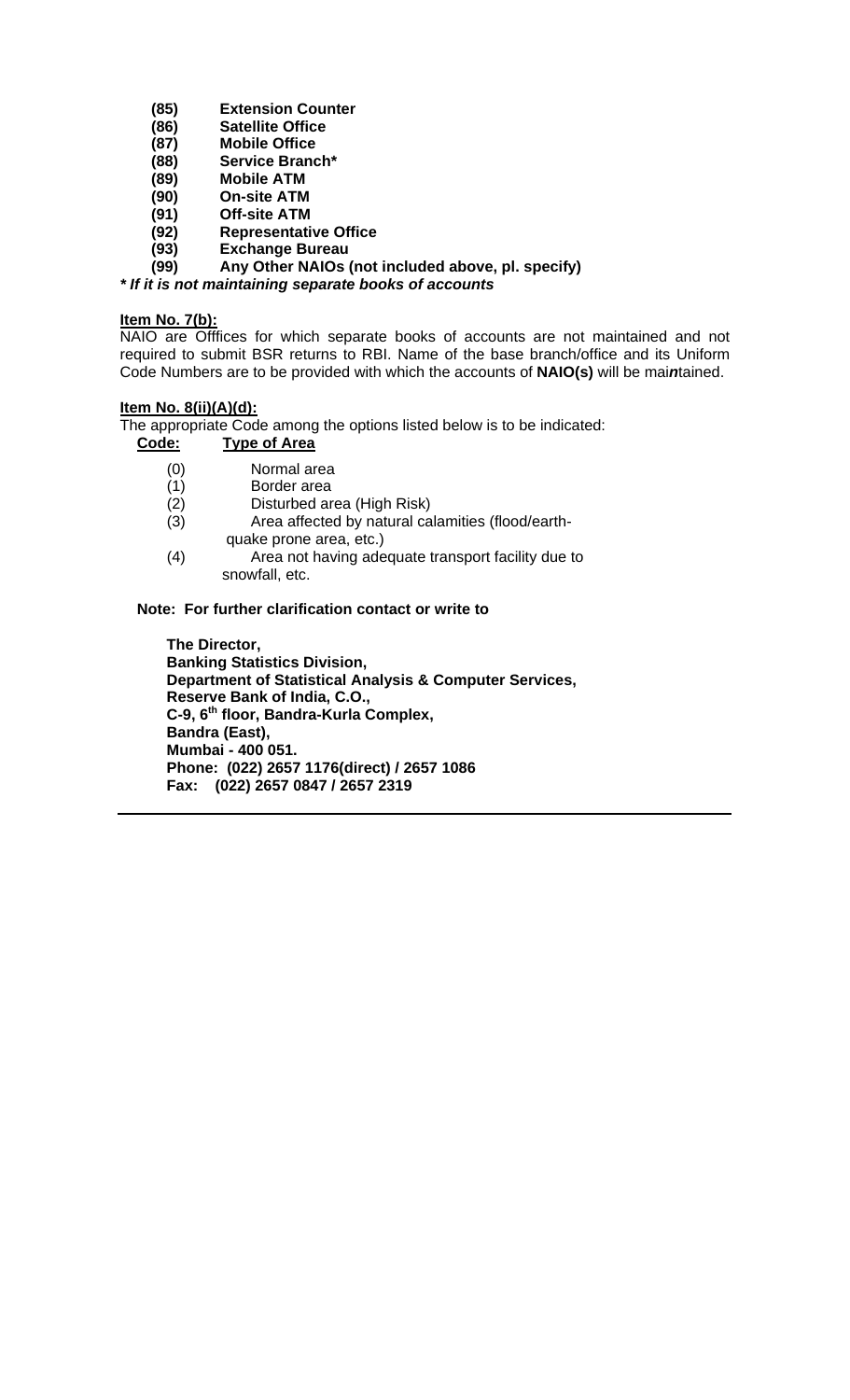# **Annex – A**

### **List of Mandatory items for Proformae – I & II**

#### **The mandatory items of Proforma – I :**

- 1. Bank Name
- 2. Branch Part I Code (in case public sector banks)<br>3. Branch Name
- **Branch Name**
- 4. Licence date / Reference date
- 5. Licence Number / Reference Number
- 6. Date of opening
- 7. Revalidation date (if necessary)
- 8. Complete Address with Pincode
- 9. Centre name
- 10. \* Community Development Block/Development Block/Tehsil/Taluka/Sub-Division/ Mandal /Police Station District name
- 11. District name
- 12. State Name
- 13. Business status
- 14. Nature of Business
- 15. AD category (w.r.t. Nature of Business)
- 16. Link Office details in case of C category branch

### **The mandatory items of Proforma – II:**

### **Necessary Fields to identify the branch**

- 1. Bank Name
- 2. Branch Part I Code

### **Mandatory Items:**

- 3. Branch Name
- 4. Status of Branch/Office/NAIOs
- 5. Nature of Business
- 6. AD category (w.r.t. Nature of Business)
- 7. Link Office details in case of C category branch
- 8. Complete Address with Pincode
- 9. Centre name
- 10. \* Community Development Block/Development Block/Tehsil/Taluka/Sub-Division/ Mandal /Police Station District name
- 11. Administratively independent / Not Administratively independent Office
- 12. Closure / Merger / Conversion details
- 13. If Conversion into NAIO Base Branch details
- 14. If Merger then Merging Branch details
- 15. If Closure then date of closure

For all changes in the case of Proforma – II, the **date of change** is mandatory and it has to be provided.

\* For centers not covered by Municipality/Municipal Board/Municipal Corporation/Town Area/Cantonment Board, etc.